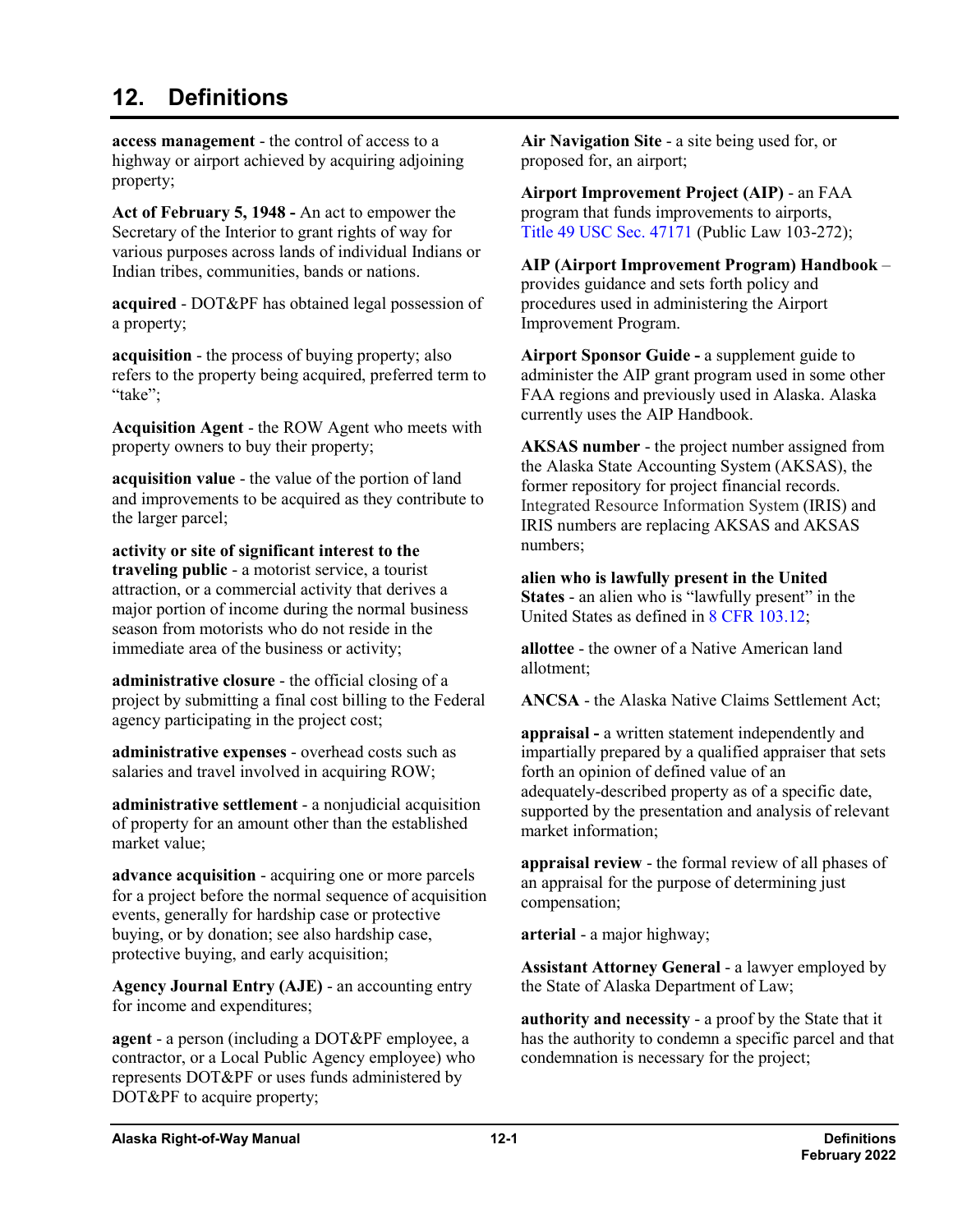**authority to appraise and acquire** - authority issued by FHWA, allowing DOT&PF to proceed with the appraisal and acquisition portion of a project;

**Authority to Proceed (ATP)** - the FHWA or DOT&PF approval to proceed with a project at different stages of development; ATP is effective when FHWA or DOT&PF approves the request;

**automobile graveyard** - an establishment or place of business that is maintained, used, or operated primarily to store, keep, buy, or sell wrecked, scrapped, ruined, or dismantled motor vehicles or motor vehicle parts, and that has 10 or more such vehicles at the establishment;

**average annual net earnings** - one-half of the net earnings of a business or farm operation, before Federal and State income taxes, during the two taxable years immediately preceding the taxable year in which the business or farm operation moves from the real property acquired for a project; it includes compensation paid by the business or farm operation to the owner, spouse, or dependents during the two-year period;

**avigation** - use of air space above a property for the flight of aircraft;

**before and after appraisal** - a means of measuring the difference in value between the entire property prior to a taking and the value of the remainder after a taking;

**benefit** - the advantageous factors that accrue to a property because of a public improvement;

**betterment** - physical improvements that add to the value of the structure or land and that are more than mere repairs;

**BIA** - the Bureau of Indian Affairs, United States Department of the Interior;

**BIA Deed** - a deed obtained by BIA for the benefit of a Native American allottee;

**BLM** - the Bureau of Land Management, United States Department of the Interior;

**business -** any lawful activity, except a farm operation, that is conducted:

1. primarily for the purchase, sale, lease and/or rental of personal and/or real property, and/or for the manufacture, processing, and/or marketing of

products, commodities, and/or any other personal property;

- 2. primarily for the sale of services to the public;
- 3. primarily for outdoor advertising display purposes, when the display must be moved as a result of the project; or
- 4. by a nonprofit organization that has established its nonprofit status under applicable Federal or State law;

**case caption** - the designation of parties and the court-assigned case number for a condemnation case;

**cash equivalency** - the market value of each sale in terms of cash to the seller; if the terms and financing of the sale are not cash or reasonable terms that would give the seller cash at closing, then the appraiser must consider the cash equivalency of the terms of the sale;

**CERCLA** - Comprehensive Environmental Response Compensation and Liability Act of 1980 (Public Law 96-510, or "Superfund")

**certificate** - the part of an appraisal report containing the appraiser's estimate of market value, the date of appraisal, and specific conditions under which the value was reached;

**CFR** – the Code of Federal Regulations, the codification of the general and permanent rules and regulations (sometimes called administrative law) published in the Federal Register by the executive departments and agencies of the Federal government of the United States. The CFR is divided into 50 Titles that represent broad areas subject to Federal regulation. The CFR is searchable online at [https://www.ecfr.gov;](https://www.ecfr.gov/)

**Chief Engineer** - the title of the person so designated by DOT&PF as head of Design & Engineering Services;

**Commissioner's Deed of Vacation (CDV)** - a deed from DOT&PF transferring title and agreeing to abandon use of a property;

**Commissioner's Quitclaim Deed (CQD) -** a deed from DOT&PF conveying any interest it might have in a property;

**comparable replacement dwelling** - a dwelling that is:

1. decent, safe, and sanitary.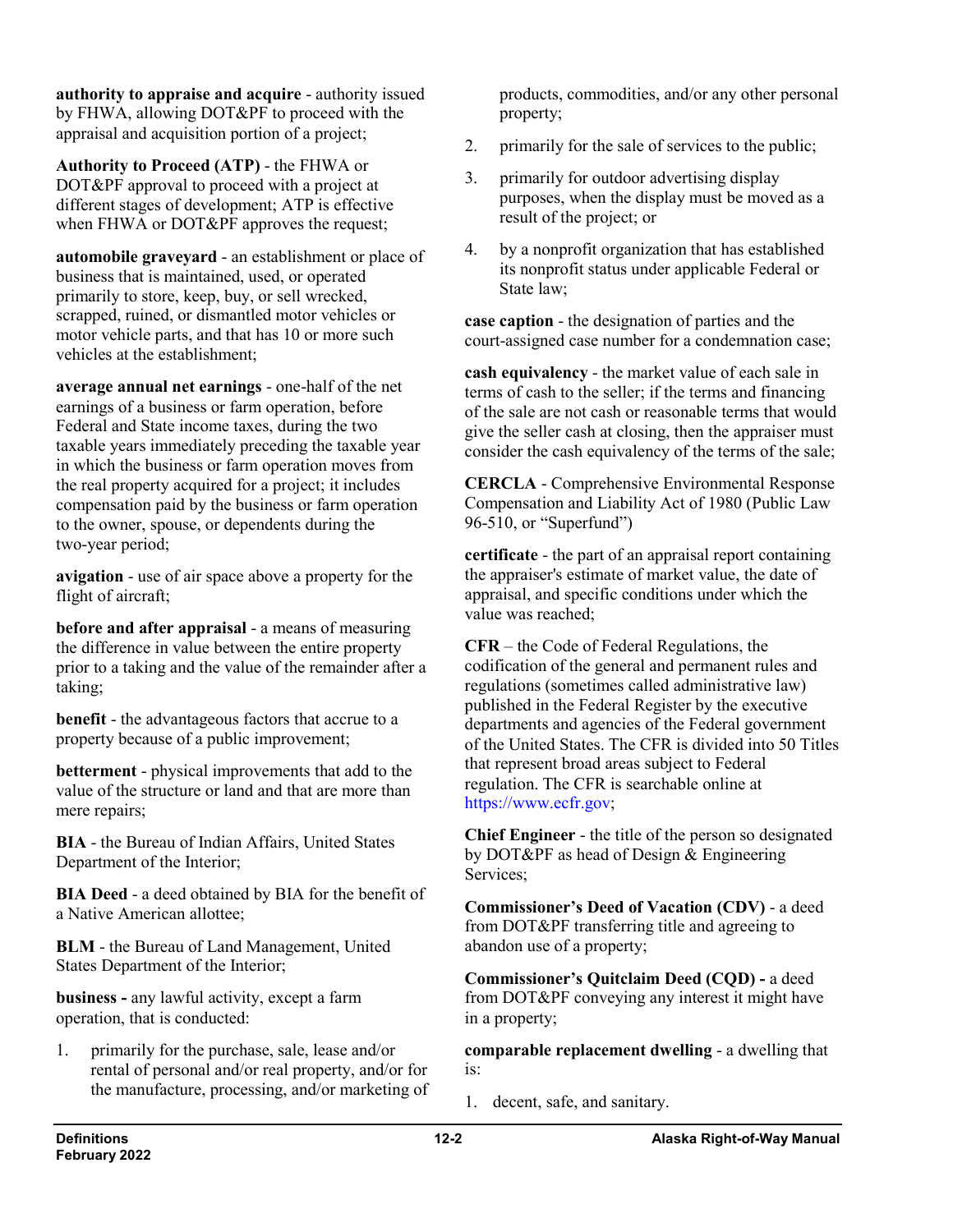- 2. functionally equivalent to the displacement dwelling so that it performs the same function, provides the same utility; while a comparable replacement dwelling need not possess every feature of the displacement dwelling, the principal features must be present; generally, functional equivalency is an objective standard, reflecting the range of purposes for which the various physical features of a dwelling may be used, but in determining whether a replacement dwelling is functionally equivalent to the displacement dwelling, the Regional ROW Chief may consider reasonable trade-offs for specific features when the replacement unit is "equal to or better than" the displacement dwelling.
- 3. adequate in size to accommodate the occupants.
- 4. in an area not subject to unreasonable adverse environmental conditions.
- 5. in a location generally not less desirable than the location of the displaced person's dwelling with respect to public utilities and commercial and public facilities, and reasonably accessible to the person's place of employment.
- 6. on a site that is typical in size for residential development with normal site improvements, including customary landscaping; the site need not include special improvements such as outbuildings, swimming pools, or greenhouses.
- 7. currently available to the displaced person on the private market; however, a comparable replacement dwelling for a person receiving government housing assistance before displacement may reflect similar government housing assistance.
- 8. within the displaced person's financial means:
	- a. replacement dwelling purchased by a homeowner in occupancy for at least 90 days before initiation of negotiations is considered to be within the homeowner's financial means if the homeowner will receive the full price differential as described in Sec. 7.8.3 of this manual, all increased mortgage interest costs as described in Sec. 7.8.4 of this manual, and all incidental expenses as described in Sec. 7.8.5 of this manual plus any additional amount required to be paid under Sec. 7.10 of this manual (Replacement Housing of Last Resort);
- b. replacement dwelling rented by an eligible displaced person is considered to be within that person's financial means if, after receiving rental assistance under this part, that person's monthly rent and estimated average monthly utility costs for the replacement dwelling do not exceed that person's base monthly rental for the displacement dwelling as described in Sec. 7.9.2 of this manual; and
- c. for a displaced person who is not eligible to receive a replacement housing payment because of the person's failure to meet length-of-occupancy requirements, comparable replacement rental housing is considered to be within the person's financial means if DOT&PF pays that portion of the monthly housing costs of a replacement dwelling that exceeds the person's base monthly rent for the displacement dwelling as described in Sec. 7.9.2 of this manual; this rental assistance must be paid under Sec. 7.10 of this manual (Replacement Housing of Last Resort); and
- 9. for a person receiving government housing assistance before displacement, a dwelling that may reflect similar government housing assistance; any requirements of the government housing assistance program relating to the size of the replacement dwelling shall apply.

**compensable damages** - damages (in eminent domain) that a condemnor is legally required to compensate a person (or entity) with an interest in the property being wholly or partially condemned; the Alaska Constitution, Sec. 18, provides that "Private property shall not be taken or damaged for public use without just compensation", and Alaska courts have interpreted this liberally in favor of the private property owner;

**compensation** - See just compensation;

**condemnation** - the act or process of enforcing the right of eminent domain;

**condemnation appraisal** - an appraisal prepared specifically for an eminent domain action;

**condemned** - the taking of real property by a public agency through an eminent domain action;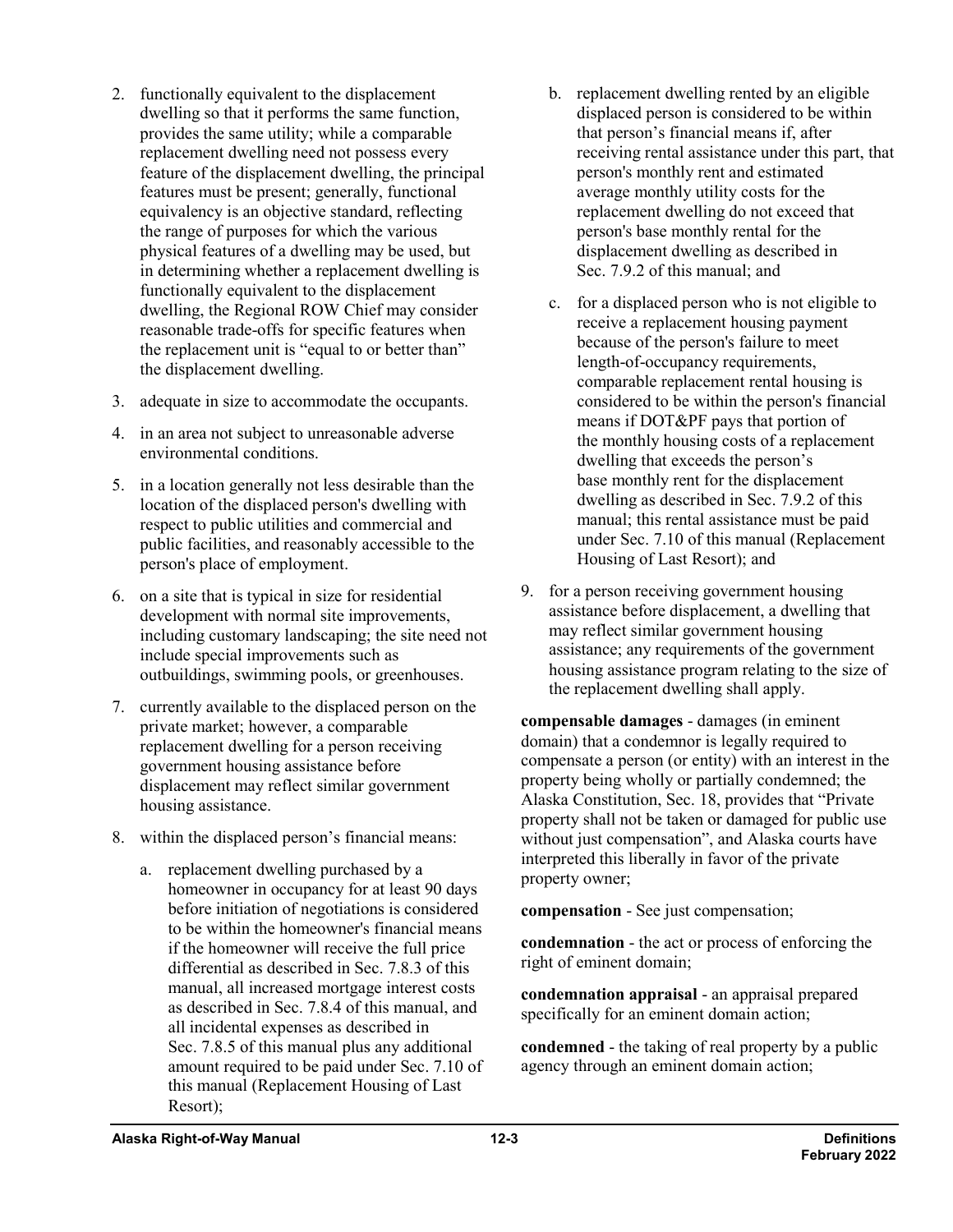**consequential damages** - damage to private property as a consequence of a taking or construction on other land;

**consideration** - the actual price for which a property is transferred; in appraising, usually the actual dollar price;

**contingent and limiting condition** - a listing of specific uses for an appraisal;

**contract manager** - a ROW Agent who manages professional services agreements;

**contribute materially** - during the two taxable years prior to the taxable year in which displacement occurs, or during some other period the Regional ROW Chief determines to be more equitable, a business or farm operation:

- 1. had average annual gross receipts of at least \$5,000;
- 2. had average annual net earnings of at least \$1,000; or
- 3. contributed at least 33-1/3% of the owner's or operator's average annual gross income from all sources.

If the application of the above criteria creates an inequity or hardship in any given case, the Regional ROW Chief may approve, in writing, the use of other criteria as determined appropriate on a case-by-case basis.

**conveyance document** - a document such as a deed or an easement that transfers title to DOT&PF;

**corridor preservation** - the acquisition of property for a future highway location;

**cost approach** - an appraisal method that uses the cost of construction to value an improvement;

**cost estimate** - the anticipated project cost;

**cost-to-cure** - an estimate of the cost to rebuild, rehabilitate, or replace an improvement to new or nearly new condition, to avoid or mitigate damages;

**damages** - in condemnation, the loss in value to the remainder resulting from a partial taking of a property; three types of damages are recognized: direct, consequential, and severance; damages are the mathematical difference between the value of the remainder as a part of the whole before the

acquisition, and the value of the remainder after the acquisition (as cured), disregarding any special benefits;

**date of appraisal** - the effective date on which the valuation is valid; it may be current (the date of the appraiser's last inspection is typically the date of appraisal), prospective (a future value), or retrospective (a "Date of Taking" established by the court in an eminent domain action);

**date of final acceptance** - the date that FHWA accepts the final billing on a project and closes the project;

**decent, safe, and sanitary** (DS&S)– a dwelling that meets applicable housing and occupancy codes; however, any of the standards found in 25 CFR [700.55](https://www.ecfr.gov/cgi-bin/text-idx?SID=69210ee03a27595a975f1e1a0fb763e5&mc=true&node=se25.2.700_155&rgn=div8) that are not met by an applicable code shall apply unless waived for good cause by the Federal agency funding the project.

**declaration of taking** - a document filed with the court in a condemnation action that vests title in the State;

**demolition contract** - a contract issued by DOT&PF to demolish improvements on acquired ROW;

**Department of Law** - the State of Alaska, Department of Law who employs lawyers as Assistant Attorneys General and the Attorney General, some of whom are assigned to assist DOT&PF with transportation matters;

**depreciated value** - the value of an improvement, taking into consideration its age and condition;

**design life** - the length of time that a construction project is expected to function at its designated capacity without major repairs;

**diary** - also known as the Record of Contact (ROC), a chronological written record of the Acquisition/Relocation Agent's activities regarding a parcel;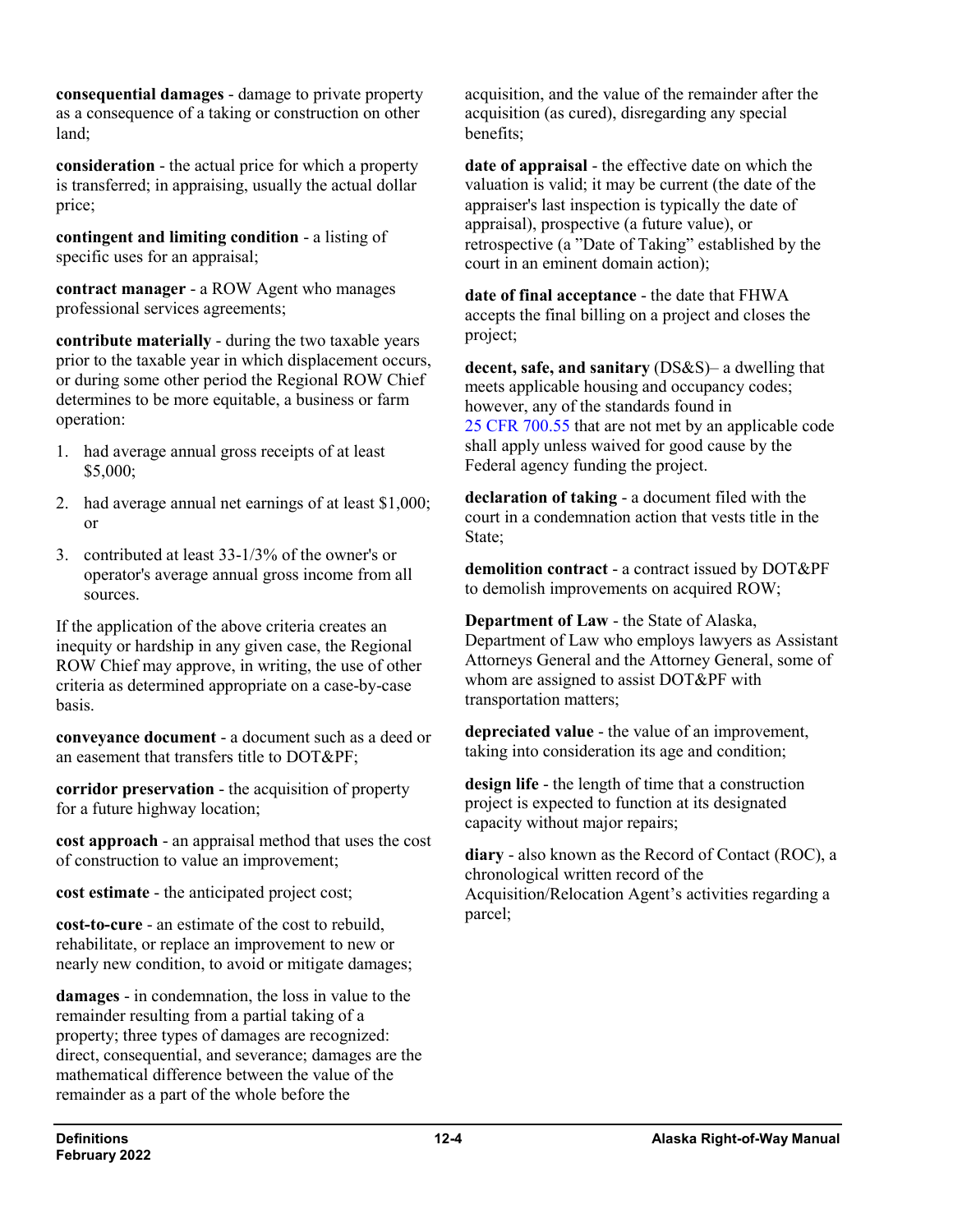**displaced person** - any person who moves from real property or moves personal property from real property, including a person who occupies the real property before its acquisition, but who does not meet the length of occupancy requirements of the Uniform Act as described at Sec. 7.3 of this manual as a direct result of:

- 1. written notice of intent to acquire, the initiation of negotiations for, or the acquisition of, the real property in whole or in part for a project;
- 2. written notice of intent to acquire, or the acquisition, rehabilitation or demolition of, in whole or in part, other real property on which the person conducts a business or farm operation, for a project; however, eligibility for such a person under this paragraph applies only for purposes of obtaining relocation assistance advisory services under Sec. 7.4 of this manual and moving expenses under Sec. 7.14 of this manual.

A person is **not** considered displaced if they:

- 1. move before the initiation of negotiations, unless the Regional ROW Chief determines, in writing, that the person was displaced as a direct result of the program or project;
- 2. enter into occupancy of the property after the date of its acquisition for the project;
- 3. have occupied the property for the purpose of obtaining assistance under the Uniform Act;
- 4. are not required to relocate permanently as a direct result of a project, as determined by DOT&PF in accordance with any guidelines established by the Federal agency funding the project;
- 5. are an owner-occupant who moves as a result of a voluntary transaction or as a result of the rehabilitation or demolition of the real property, unless they are a tenant displaced as a direct result of any acquisition, rehabilitation or demolition for a Federal or Federally-assisted project as described in this manual;
- 6. are not displaced as a direct result of a partial acquisition as determined by the Regional ROW Chief;
- 7. after receiving a notice of relocation eligibility (described in Sec. 7.4 of this manual), are notified in writing that they will not be displaced for a

project (this notice may not be issued unless the person has not moved and the Regional ROW Chief agrees to reimburse the person for any expenses incurred to satisfy any binding contractual relocation obligations entered into after the effective date of the notice of relocation eligibility);

- 8. are an owner-occupant who voluntarily sells their property after being informed in writing that if a mutually satisfactory agreement of sale cannot be reached, DOT&PF will not acquire the property, unless they are a tenant displaced as a direct result of any acquisition, rehabilitation or demolition for a Federal or Federally-assisted project as described in this manual;
- 9. retain the right of use and occupancy of the real property for life after its acquisition by DOT&PF;
- 10. are determined to be an unlawful occupant before or after the initiation of negotiations, or a person who has been evicted for cause, under applicable law, as provided in Sec. 7.4 of this manual (however, DOT&PF may provide advisory assistance to an unlawful occupant in order to facilitate a project); or
- 11. are not lawfully present in the United States and have been determined to be ineligible for relocation assistance in accordance with 49 CFR [24.208.](https://www.ecfr.gov/cgi-bin/text-idx?SID=69210ee03a27595a975f1e1a0fb763e5&mc=true&node=pt49.1.24&rgn=div5#se49.1.24_1208)

**Division Realty Officer** - the FHWA ROW Specialist located in the Alaska Division Office;

**disposal** - the sale of DOT&PF-owned property, or the rights therein, including access rights, when the property is no longer needed for DOT&PF or other transportation purposes, see also excess land and surplus land;

**DNR** - the State of Alaska, Department of Natural Resources;

**donation** - the voluntary transfer of privately owned real property, by a property owner who has been informed in writing by the acquiring agency of rights and benefits available to owners under the Uniform Act and this section, for the benefit of a public transportation project without compensation or with compensation at less than fair market value (23 CFR [710.105\)](https://www.ecfr.gov/cgi-bin/retrieveECFR?gp=&SID=8ada7989856c65ac42c423feb4d3e94a&mc=true&n=pt23.1.710&r=PART&ty=HTML#se23.1.710_1105);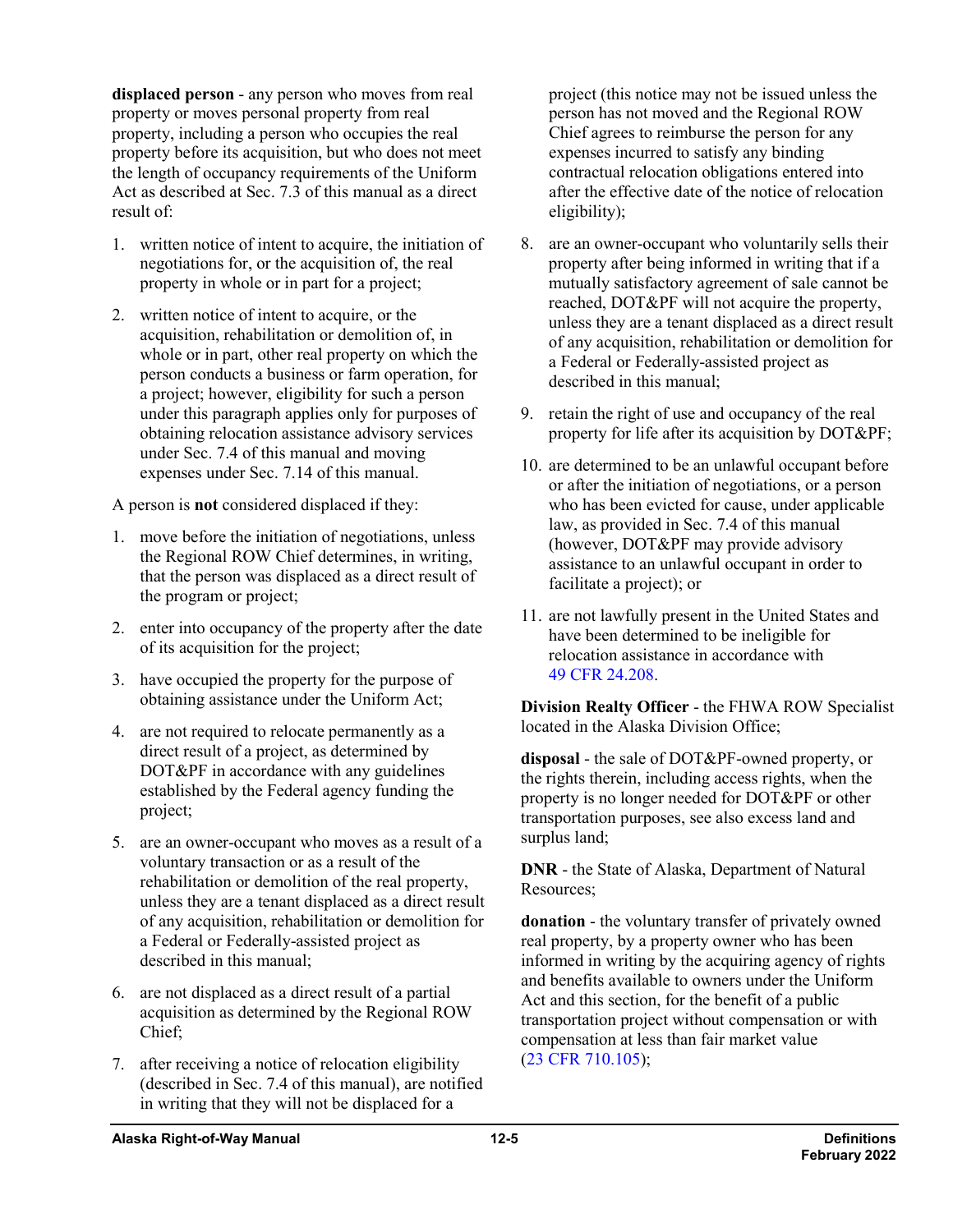**DOT&PF -** the State of Alaska, Department of Transportation & Public Facilities;

**dwelling** - the place of permanent or customary and usual residence of a person, according to local custom or law, including a single-family house; a single-family unit in a two-family, multifamily, or multi-purpose property; a unit of a condominium or cooperative housing project; a non-housekeeping unit; a mobile home; or any other residential unit;

**dwelling site** - a land area that is typical in size for similar dwellings located in the same neighborhood or rural area;

**early acquisition** - acquisition of real property interests by an acquiring agency before completion of the review process required for the project under the National Environmental Policy Act of 1969 (42 USC [4321](http://uscode.house.gov/view.xhtml?req=(title:42%20section:4321%20edition:prelim)) et seq.) and prior to receiving a Federal-aid authorization to proceed to acquire property with Federal-aid funds, before completion of the environmental review process for a proposed transportation project, as provided under 23 CFR [710.501](https://www.ecfr.gov/cgi-bin/text-idx?SID=9ab38b263f1cf4c85bb1cd3c6a3690eb&node=pt23.1.710&rgn=div5) and 23 [USC](http://uscode.house.gov/view.xhtml?req=(title:23%20section:108%20edition:prelim)%20OR%20(granuleid:USC-prelim-title23-section108)&f=treesort&edition=prelim&num=0&jumpTo=true) 108; generally early acquisition refers to acquisition other than advance purchases for hardship cases or protective buying; see also hardship case, protective buying, and advance acquisition;

**easement** - non-possessory interest in real property that conveys use, but not ownership, of a portion of an owner's property rights;

**economic rent** - the amount for which similar property is renting (market rent);

**egress** - the means of exiting a property;

**eminent domain** - the right of government to take (acquire) private property for a public purpose upon the payment of just compensation, see also condemnation;

**encroachment** - trespassing on the property of another;

**encroachment permit** - a written permit issued by DOT&PF to allow use of ROW;

**Environmental Assessment (EA)** - a document used on Federal-aid highway projects when the extent of environmental impct is uncertain; the EA results in either a Finding of No Significant Impact (FONSI) or a decision to develop an Environmental Impact Statement (EIS);

**Environmental Impact Statement** - also known as EIS, the formal statement included in every recommendation or report on proposals for major Federal describing significant effects on the quality of the human environment. EIS is "a detailed statement by the responsible official on:

- (i) the environmental impact of the proposed action,
- (ii) any adverse environmental effects which cannot be avoided should the proposal be implemented,
- (iii) alternatives to the proposed action,
- (iv) the relationship between local short-term uses of man's environment and the maintenance and enhancement of long-term productivity, and
- (v) any irreversible and irretrievable commitments of resources which would be involved in the proposed action should it be implemented." (42 USC [4332\)](http://uscode.house.gov/view.xhtml?req=(title:42%20section:4332%20edition:prelim)%20OR%20(granuleid:USC-prelim-title42-section4332)&f=treesort&num=0&edition=prelim);

**estimate -** in appraising, an adequately supported and documented opinion based upon analysis of market data by a qualified appraiser; a preliminary opinion of the cost of doing specified work;

**excess land -** land that is not needed to serve or support the existing project. The highest and best use of the excess land may or may not be the same as the highest and best use of the improved parcel. Excess land has the potential to be sold separately and must be valued separately, see also surplus land for differentiation of terms;

**excess real property** – real property that is not needed to serve or support the existing project, see also excess land and surplus land;

**expressway -** a divided arterial highway for through traffic, with full or partial control of access and with at-grade intersections;

**FAA** - Federal Aviation Administration, United States Department of Transportation;

## **FAST Act (Fixing America's Surface**

**Transportation Act)** - a funding and authorization bill to govern Federal surface transportation spending. PL 114-94, signed into law on December 4, 2015;

**fair market value** - market value and the basis for just compensation; the final estimate of value that most nearly represents what the typical, informed, rational purchaser would pay for the subject property if it were available for sale on the open market as of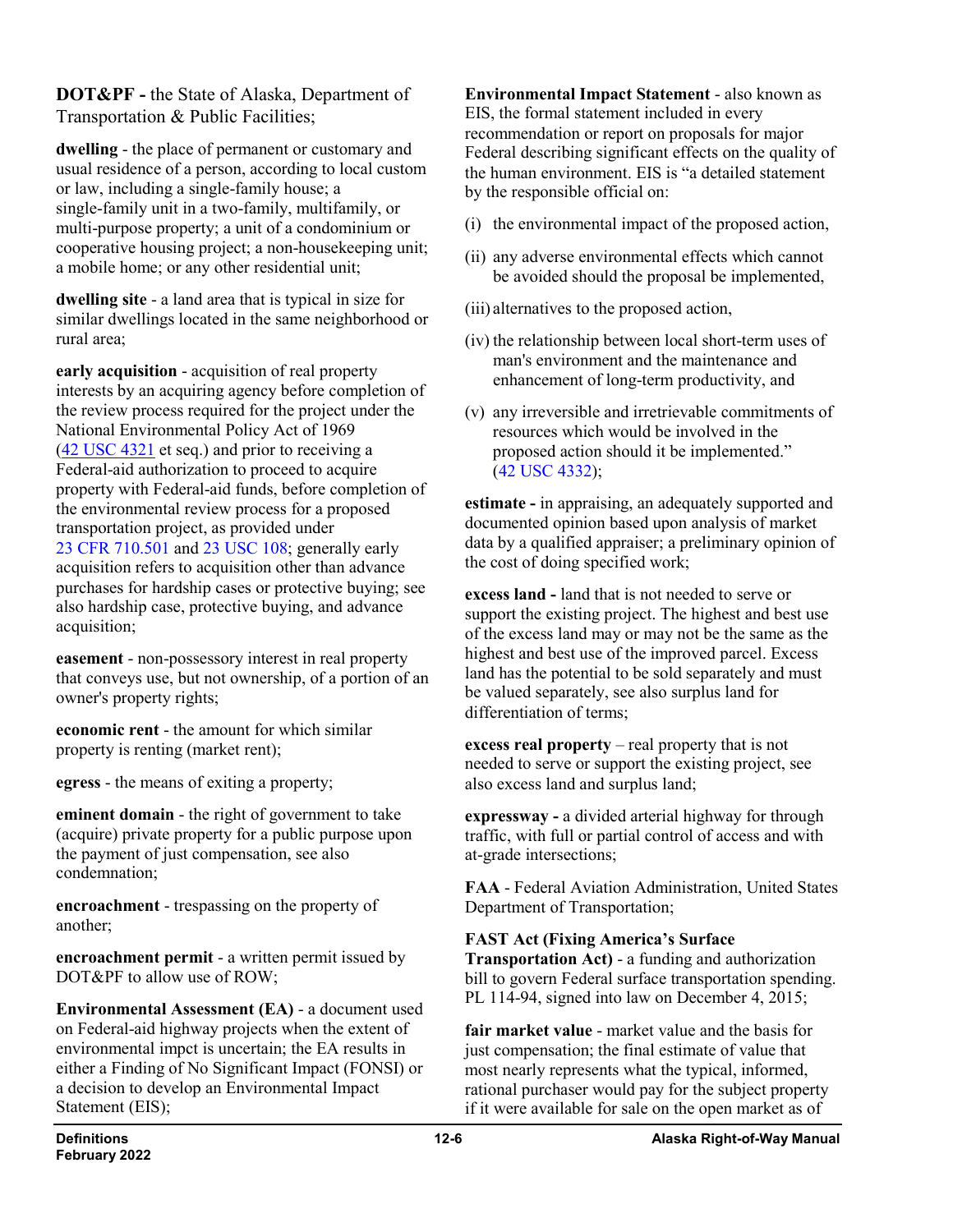the date of the appraisal, given all the data available to the appraiser in their analysis.

Of note, 23 CFR [710.403](https://www.ecfr.gov/cgi-bin/text-idx?SID=9ab38b263f1cf4c85bb1cd3c6a3690eb&node=pt23.1.710&rgn=div5#se23.1.710_1403) (e) states, "…The term fair market value as used for acquisition and disposal purposes is as defined by State statute and/or State court decisions…" The Alaska Supreme Court has defined fair market value as "the price in (terms of) money that the property could be sold for on the open market under fair conditions between an owner willing to sell and a purchaser willing to buy, with a reasonable time allowed to find a purchaser." State v. 7.026 Acres, Sup. Ct. Op. No. 601, 466 P.2d 364, 365 (1970). The opinion further reads, in part: "The highest and most profitable use for which the property is adaptable is to be considered, to the extent that the prospect of demand for such use affects the market value while the property is privately held." Fair market value is normally based on a parcel's fee simple value.

The Uniform Act and 49 [CFR](https://www.ecfr.gov/cgi-bin/text-idx?SID=d2dcd0fdc871adf1e64e025dfd6a6a13&mc=true&tpl=/ecfrbrowse/Title49/49cfr24_main_02.tpl) 24 refer to fair market value, while the Appraisal Foundation (USPAP) refers to market value. (See 49 CFR [24 Appendix](https://www.ecfr.gov/cgi-bin/text-idx?SID=d2dcd0fdc871adf1e64e025dfd6a6a13&mc=true&node=ap49.1.24_1603.a&rgn=div9) A, and the current [USPAP.](https://appraisalfoundation.org/))

**family** - two or more individuals living together in a single-family dwelling unit who are related by blood, adoption, marriage, or legal guardianship, and who live together as a family unit, plus all other individuals regardless of blood or legal ties who live with and are considered a part of the family unit;

**farm operation** - any activity conducted solely or primarily for the production of one or more agricultural products or commodities, including timber, for sale or home use, and customarily producing these products or commodities in sufficient quantity to be capable of contributing materially to the operator's support;

**Federal agency** - any department, agency, or instrumentality in the Executive Branch of the Federal government, any wholly-owned Federal corporation, and the Architect of the Capitol, the Federal Reserve Banks, and branches thereof;

**Federal-aid project** - a project funded in whole or in part under, or requiring an FHWA approval pursuant to provisions in Chapter 1 of Title [23, United States](http://uscode.house.gov/view.xhtml?path=/prelim@title23/chapter1&edition=prelim)  [Code,](http://uscode.house.gov/view.xhtml?path=/prelim@title23/chapter1&edition=prelim) [23 CFR [710.105](https://www.ecfr.gov/cgi-bin/text-idx?SID=86bdd2c46851794acc20f97698699765&mc=true&node=se23.1.710_1105&rgn=div8) (b)];

**Federally assisted** - a project or program that receives grant funds under Title [23, United States Code,](http://uscode.house.gov/view.xhtml?path=/prelim@title23&edition=prelim) [23 CFR [710.105](https://www.ecfr.gov/cgi-bin/text-idx?SID=86bdd2c46851794acc20f97698699765&mc=true&node=se23.1.710_1105&rgn=div8) (b)];

**Federal financial assistance** - a grant, loan or contribution provided by the United States, except any Federal guarantee or insurance and any interest reduction payment to an individual in connection is the purchase and occupancy of a residence by that individual;

**fee simple** - the highest type of private ownership, subject to the limitations of eminent domain, escheat, police power and taxation; an inheritable estate;

**fee simple title** - a property title that signifies ownership of all the rights in a parcel of real property;

**FHWA** - the Federal Highway Administration, United States Department of Transportation;

**FHWA Division Office** - the FHWA office located in Juneau, Alaska;

**final conclusion of value -** the dollar amount that reflects the type of value sought; fair market value;

**final environmental impact statement** - the document prepared after circulation of a draft EIS, with consideration of comments thereon, and identifying the preferred alternative;

**final estimate of value** - final conclusion of value;

**final judgment** - a court order establishing the value of a property;

**Finding of No Significant Impact (FONSI)** - the document issued by the Federal agency involved when an Environmental Assessment indicates there are no significant impacts caused by the project;

**fixture** - a tangible thing that once was personal property, and that has been attached to land or installed in a structure in such a way as to become a part of the real property, as defined by current law and guidelines; in deciding whether a thing is personal or real property, consider:

- 1. intention of the party to leave it permanently attached or to remove it at some time;
- 2. manner in which it is attached; and
- 3. purpose.

See also; **personal property**;

**freeway -** a divided arterial with full access control and no at-grade intersections;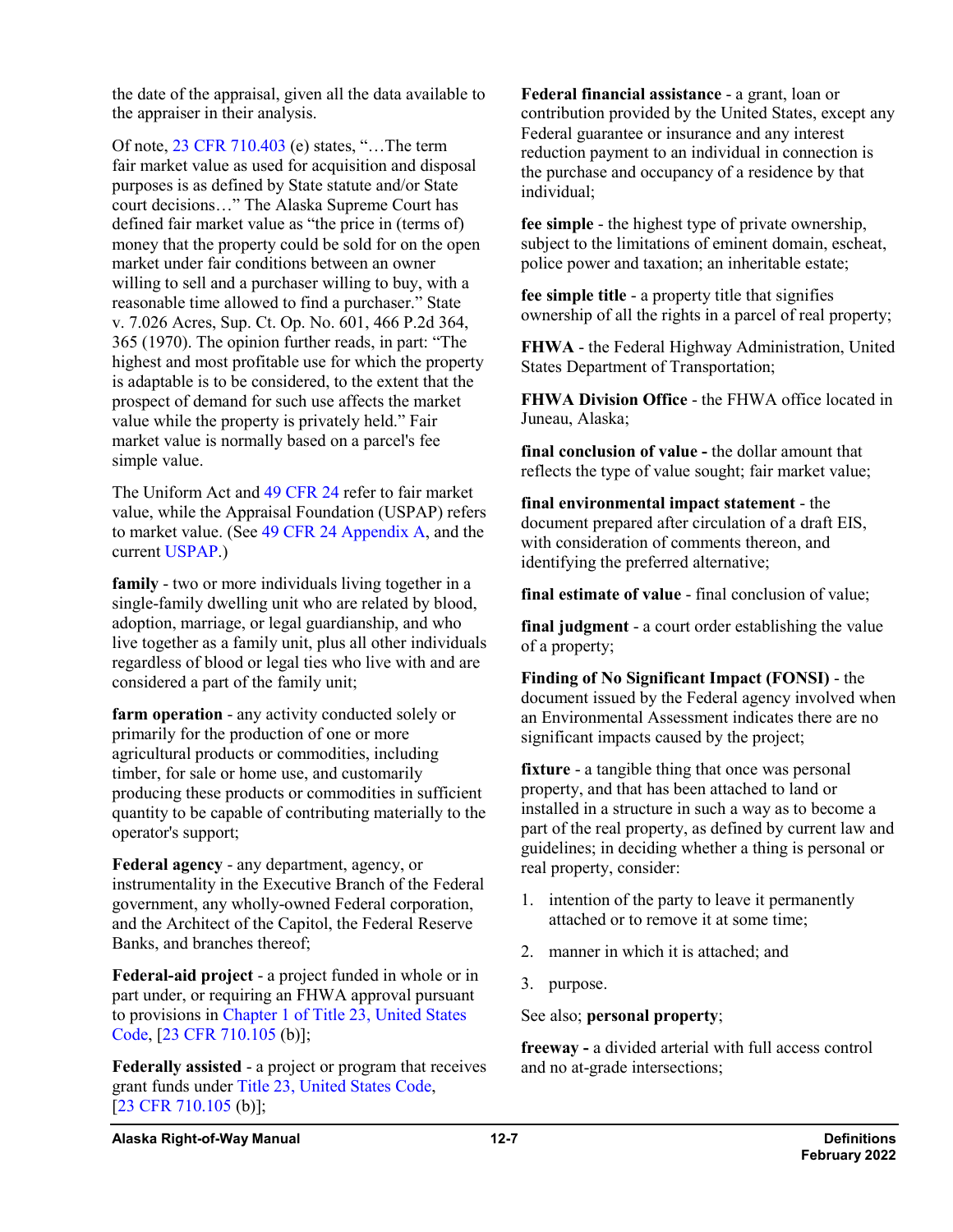**function of the appraisal** - to assist in establishing the compensation to be paid a property owner for the acquisition of property interests required by DOT&PF;

**general benefits -** any benefits that are not special benefits;

**grandfather rights** - a legal nonconforming use of record;

**hardship case** - when property is acquired in advance of the remainder of a project because a property owner has established appropriate health, safety, or financial reasons; one example of advance acquisition;

**hazardous materials** - petroleum products and other substances designated as "hazardous" by the United States Environmental Protection Agency;

**Highway Beautification Act of 1965** - signed into Federal law on October 22, 1965 as part of the America the Beautiful Initiative (Public Law 110-456), called for control of outdoor advertising, including removal of certain types of signs, along the Nation's growing Interstate System and the existing Federal-aid primary system, required certain junkyards along Interstate or primary highways to be removed or screened, and encouraged scenic enhancement and roadside development; see also AS [19.25.075-](http://www.legis.state.ak.us/basis/statutes.asp#19.25.075)AS [19.25.180;](http://www.legis.state.ak.us/basis/statutes.asp#19.25.075)

**historic preservation procedures** - practices designed to protect historic sites, structures, and districts:

**household income** - the total gross income received for a 12-month period from all sources (earned and unearned), including, but not limited to, wages, salary, child support, alimony, unemployment benefits, workers compensation, social security, or the net income from a business; it does not include income received or earned by dependent children or full-time students under 18 years of age;

**illegal junkyard** - a junkyard established after the effective date of State law governing junkyards; it must be screened, removed, or eliminated at the owner's expense; this is accomplished under the State's police power;

**income approach** - an appraisal method using a property's income and expense data;

**Indirect Cost Allocation Plan (ICAP)** - a system of dedicating a percentage of project funds for nonspecific project activities;

**industrial activities** - activities permitted only in an industrial zone, or in a less restrictive zone by the nearest zoning authority but generally recognized as industrial by other zoning authorities, except that none of the following shall be considered industrial activities:

- 1. outdoor advertising structures;
- 2. agricultural, forestry, ranching, grazing, farming, and related activities, including, but not limited to, wayside fresh produce stands;
- 3. activities normally and regularly in operation less than three months of the year;
- 4. transient or temporary activities;
- 5. activities not visible from the traffic lanes of the main traveled way;
- 6. activities more than 300 feet from the nearest edge of the main traveled way;
- 7. activities conducted in a building principally used as a residence;
- 8. railroad tracks, minor sidings and passenger depots; and
- 9. junkyards, as defined in 23 CFR [751.7](https://www.ecfr.gov/cgi-bin/text-idx?SID=57e39fb70fdf79120799588a8180fca4&mc=true&node=se23.1.751_17&rgn=div8) (a);

**ingress** - the means of entering a property;

## **initiation of negotiations** –

- 1. When displacement results from the acquisition of the real property, "initiation of negotiations" means the delivery of the initial written offer of just compensation by a Federal agency or DOT&PF to the owner or the owner's representative to purchase real property for a project; however, if a Federal agency or DOT&PF issues a notice of its intent to acquire the real property, and a person moves after that notice, but before delivery of the initial written purchase offer, the "initiation of negotiations" means the actual move of the person from the property.
- 2. When displacement is caused by rehabilitation, demolition, or privately undertaken acquisition of real property (and there is no related acquisition by a Federal agency or DOT&PF), the "initiation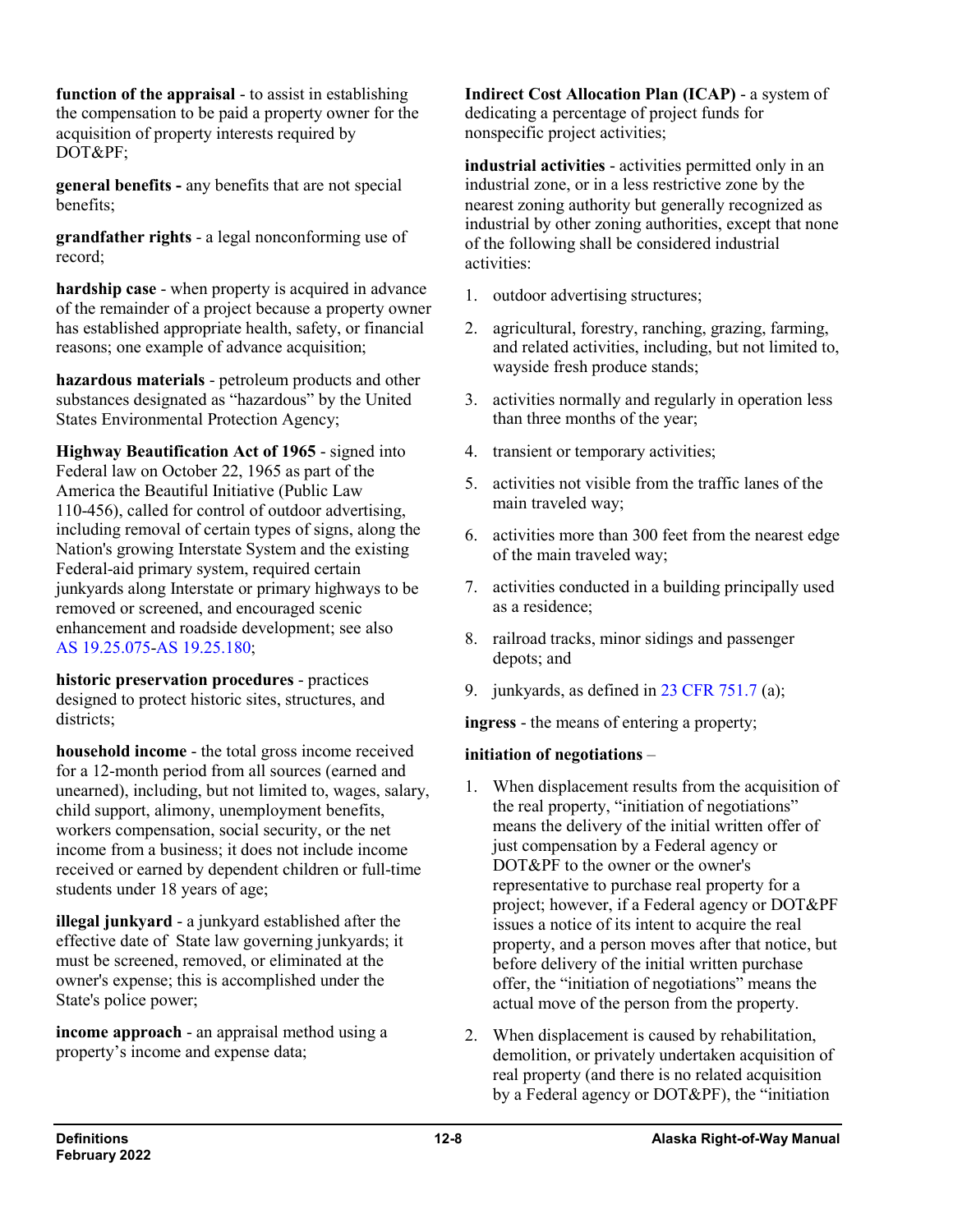of negotiations" means the notice to the person that he or she will be displaced by the project, or, if there is no notice, the actual move of the person from the property.

- 3. For a permanent relocation to protect the public health and welfare, under the Comprehensive Environmental Response Compensation and Liability Act of 1980 (CERCLA, Public Law 96-510, or "Superfund") the "initiation of negotiations" means the formal announcement of such relocation.
- 4. For a permanent relocation of a tenant as a result of an acquisition of real property, the initiation of negotiations means the actions described in (1) or (2) of this definition, except that the initiation of negotiations does not become effective, for purposes of establishing eligibility for relocation assistance for those tenants until there is a written agreement between DOT&PF and the owner to purchase the real property.

**Interim Conveyance** - a temporary title conveyance from BLM to a Native corporation until final title passes;

**International Right-of-Way Association** - an international professional organization dedicated to the advancement of ROW and land acquisition work as a fully-recognized profession;

**Interstate Highway System** - a network of limited access, divided highways within the United States;

**IRIS number** - the project number assigned from the Integrated Resource Information System (IRIS), the current repository for project financial records. IRIS and IRIS numbers are replacing Alaska State Accounting System (AKSAS) and AKSAS numbers;

**IRS** - the United States Internal Revenue Service;

**junk** - used or scrap rope, rags, batteries, paper, trash rubber, debris or waste, junked, dismantled, or wrecked automobiles, or parts thereof, or used or scrap iron, steel, copper, brass and other ferrous or nonferrous metals;

**junkyard -** an establishment or place of business, private or public, that is maintained, operated, or used primarily for storing, keeping, buying, or selling junk, or for the maintenance or operation of an automobile graveyard; the term includes garbage dumps and

sanitary fills, and gatherings in equivalent volume of 10 or more vehicles;

**just compensation -** in condemnation, the amount of loss that a property owner is to be compensated for when property is taken or acquired for a public purpose; market value is an appropriate measure of just compensation as guaranteed by the Alaska Constitution;

**land/improvement allocation** - the property value split between land value and improvement value;

**land valuation** - an appraisal method for determining how much land is worth;

**larger parcel** - as defined by *The Dictionary of Real Estate Appraisal* (published by the Appraisal Institute) means:

- "*1 .In condemnation, that tract or tracts of land which are under the beneficial control of a single individual or entity and have the same, or an integrated, highest and best use. Elements for consideration by the appraiser in making a determination in this regard are contiguity, or proximity, as it bears on the highest and best use of the property, unity of ownership, and unity of highest and best use.*
- "*2. In condemnation, the portion of a property that has unity of ownership, contiguity, and unity of use, the three conditions that establish the larger parcel for the consideration of severance damages in most states. In Federal and some State cases, however, contiguity is sometimes subordinated to unitary use.*"

**last resort housing** - housing provided when comparable replacement housing is not available for an owner or tenant;

**leasehold interest or lessee** - a person who occupies real property under a lease;

**legally conforming lot** - a lot that is of sufficient size and shape to meet local zoning requirements;

**legal nonconforming use of record** - a parcel that is subject to grandfather rights;

**letter of final offer and intent to condemn** - the last formal contact from DOT&PF to a property owner before beginning an eminent domain action;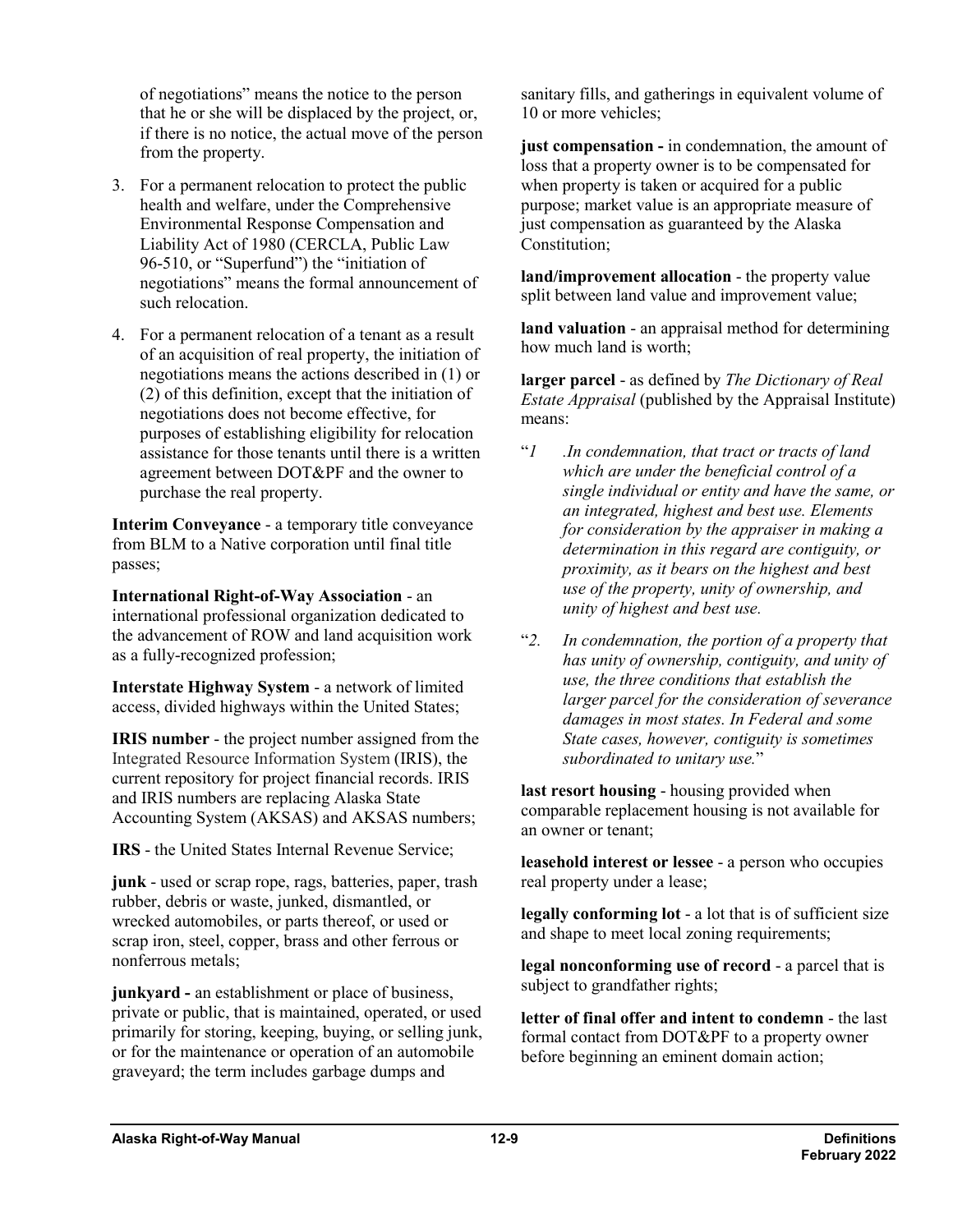**Local Public Agency (LPA)** - a city or borough government acting in DOT&PF's place and stead in carrying out the purposes of this manual;

**logical boundary** - partial acquisition of a parcel with the boundary extended beyond what is needed for the project to a point where the remainder property is viable by itself;

**MAP-21 (Moving Ahead for Progress in the 21st Century Act)** - a funding and authorization bill to govern Federal surface transportation spending. PL 112-141, signed into law on July 6, 2012 (effective October 1, 2014) affecting acquisition and relocation benefits under the Uniform Act;

**market value** - see fair market value;

**Market Value Deposit** - the amount that DOT&PF deposits with the court for an eminent domain action;

**Masters' Award** - compensation that is due a property owner after a hearing by a court-appointed Master;

**Masters' Report** - the document issued by a court-appointed Master after a hearing;

**materials agreement** - an agreement between DOT&PF and a property owner for the property owner to supply construction materials;

**material source (MS)** - the location of natural building materials such as gravel, rock, and sand;

**mediated settlement** - an acquisition agreement reached with a property owner by someone other than the ROW Agent before initiating a condemnation action;

**mitigation** - an effort by DOT&PF to minimize damages to the remainder of a partial acquisition;

**mitigation property** - real property interests acquired to mitigate for impacts of a project eligible for funding under Title [23, United States Code,](http://uscode.house.gov/view.xhtml?path=/prelim@title23&edition=prelim) [23 CFR [710.105](https://www.ecfr.gov/cgi-bin/text-idx?SID=86bdd2c46851794acc20f97698699765&mc=true&node=se23.1.710_1105&rgn=div8) (b)];

**mobile home** - includes manufactured homes and recreational vehicles used as residences;

**mortgage** - classes of liens commonly given to secure advances on, or the unpaid price of, real property, under the laws of the state in which the real property is located, together with the credit instruments, if any, secured thereby;

**move specifications** - a detailed agreement between a displaced person and DOT&PF on how a move will be accomplished;

**NEPA** - National Environmental Policy Act of 1969 (NEPA) is "a national policy intended to encourage productive and enjoyable harmony between man and his environment; to promote efforts which will prevent or eliminate damage to the environment and biosphere and stimulate the health and welfare of man; to enrich the understanding of the ecological systems and natural resources important to the Nation; and to establish a Council on Environmental Quality" (42 USC [4321](http://uscode.house.gov/view.xhtml?req=(title:42%20section:4321%20edition:prelim)) et seq.);

**narrative appraisal report** - a formal property valuation document;

**National Highway Institute (NHI)** - A branch of FHWA that provides training, and funding for training, in transportation-related subjects;

**negotiated settlement** - an acquisition agreement between DOT&PF and a property owner;

**National Highway System (NHS)** - developed by the US Department of Transportation in cooperation with the States, local officials, and metropolitan planning organizations, consists of roadways important to the nation's economy, defense, and mobility, including the Interstate System; Other Principal Arterials; Strategic Highway Network (STRAHNET), Major Strategic Highway Network Connectors, and Intermodal Connectors subsystems;

**net damages** - the amount that is arrived at by deducting special benefits from damages;

**noncompensable damages** - items of property damage that are excluded from payment by State or Federal rules;

**nonconforming appraisal** - an appraisal that is not in conformance with the standards for appraisals set out in this manual;

**nonconforming junkyard** - a junkyard that was lawfully established, but that does not comply with the provisions of State statutes or regulations passed at a later date or that later fails to comply with State statutes or regulations due to changed conditions; an example of changed conditions would be a junkyard lawfully in existence in an area that at a later date becomes nonindustrial and thus subject to control or a junkyard established on a non-primary highway later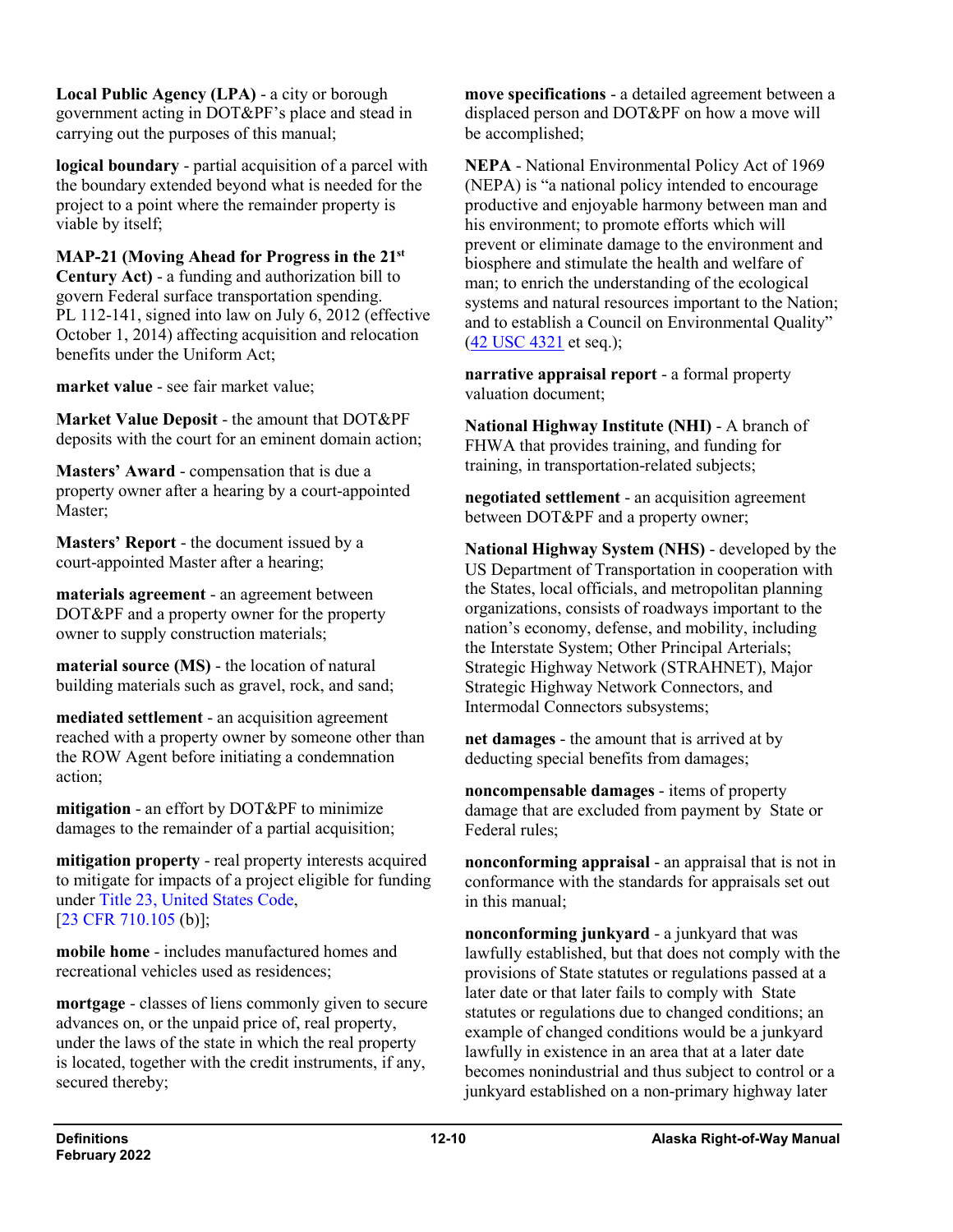upgraded to a primary highway; illegally established or maintained junkyards are not nonconforming junkyards; a nonconforming junkyard may continue if it is not abandoned, destroyed, or voluntarily discontinued; if a junkyard is abandoned, destroyed, or voluntarily discontinued for six months or more, it becomes subject to laws applicable to a new junkyard;

**nonconforming use** - a property usage that does not conform to zoning;

**nonparticipating funds** - expenses on a State-funded or Federally-funded project that are ineligible for reimbursement by the funding agency;

**nonprofit organization** - an organization that is incorporated under the applicable laws of Alaska as a nonprofit organization, and exempt from paying Federal income taxes under Sec. 501 of the Internal Revenue Code (26 [USC](http://uscode.house.gov/view.xhtml?req=(title:26%20section:501%20edition:prelim)%20OR%20(granuleid:USC-prelim-title26-section501)&f=treesort&edition=prelim&num=0&jumpTo=true) 501);

**notice of intent to acquire or notice of eligibility for relocation assistance** - written notice furnished to a person to be displaced, including a person to be displaced by rehabilitation or demolition activities from property acquired before a commitment of Federal financial assistance to the activity, that establishes eligibility for relocation benefits before the initiation of negotiation and/or before the commitment of Federal assistance;

**OMB** - the State or Federal Office of Management and Budget;

**order of dismissal** - a court-ordered dismissal of a condemnation action;

**order of possession and entry** - a court order that vests title to property in a condemnation action;

**orderly liquidation value** - value for removal or salvage;

**oversight agreement** - an agreement between FHWA and DOT&PF that sets out the responsibilities that DOT&PF will assume on behalf of FHWA under Title 23 for design, plans, specifications, estimates, ROW certification statements, contract awards, and final inspection of projects;

**owner** - the holder of a legal or equitable title interest or leasehold interest;

**owner of a dwelling** - a person is considered to have met the requirement to own a dwelling if the person

purchases or holds any of the following interests in real property:

- 1. fee title, a life estate, a land contract, a 99-year lease, or a lease, including any options for extension, with at least 50 years to run from the date of acquisition;
- 2. an interest in a cooperative housing project that includes the right to occupy a dwelling;
- 3. a contract to purchase any of the interests or estates described in subparagraphs (1) or (2) of this paragraph; or
- 4. any other interest, including a partial interest, which in the judgment of DOT&PF warrants consideration of ownership;

**parcel** - a DOT&PF defined area of real estate from which some right of interest must be acquired for a particular project in order to satisfy all State or Federal requirements. After the area of the parcel has been determined, the type of title needed by DOT&PF is determined and the acquisition is designated as one of the following:

- parcel indicates an acquisition in fee title. The instrument is recorded;
- easement indicates DOT&PF will have some acquired use of the property, but less than full title. The instrument is recorded;
- tract indicates a fee title (usually) acquisition for airport projects. The instrument is recorded;
- temporary construction permit for an area to be used during construction of a project, and is of mutual benefit to the owner and DOT&PF. After completion of construction, use of the property reverts to the original owner. No recording is necessary; and
- temporary construction easement for an area needed by DOT&PF for construction of a project, but DOT&PF does not require title to the property after construction. The instrument is usually recorded.

**parcel plat** - a drawing of a property that shows physical details;

**parcel file** - the official file that contains all documents pertaining to a particular parcel on a project;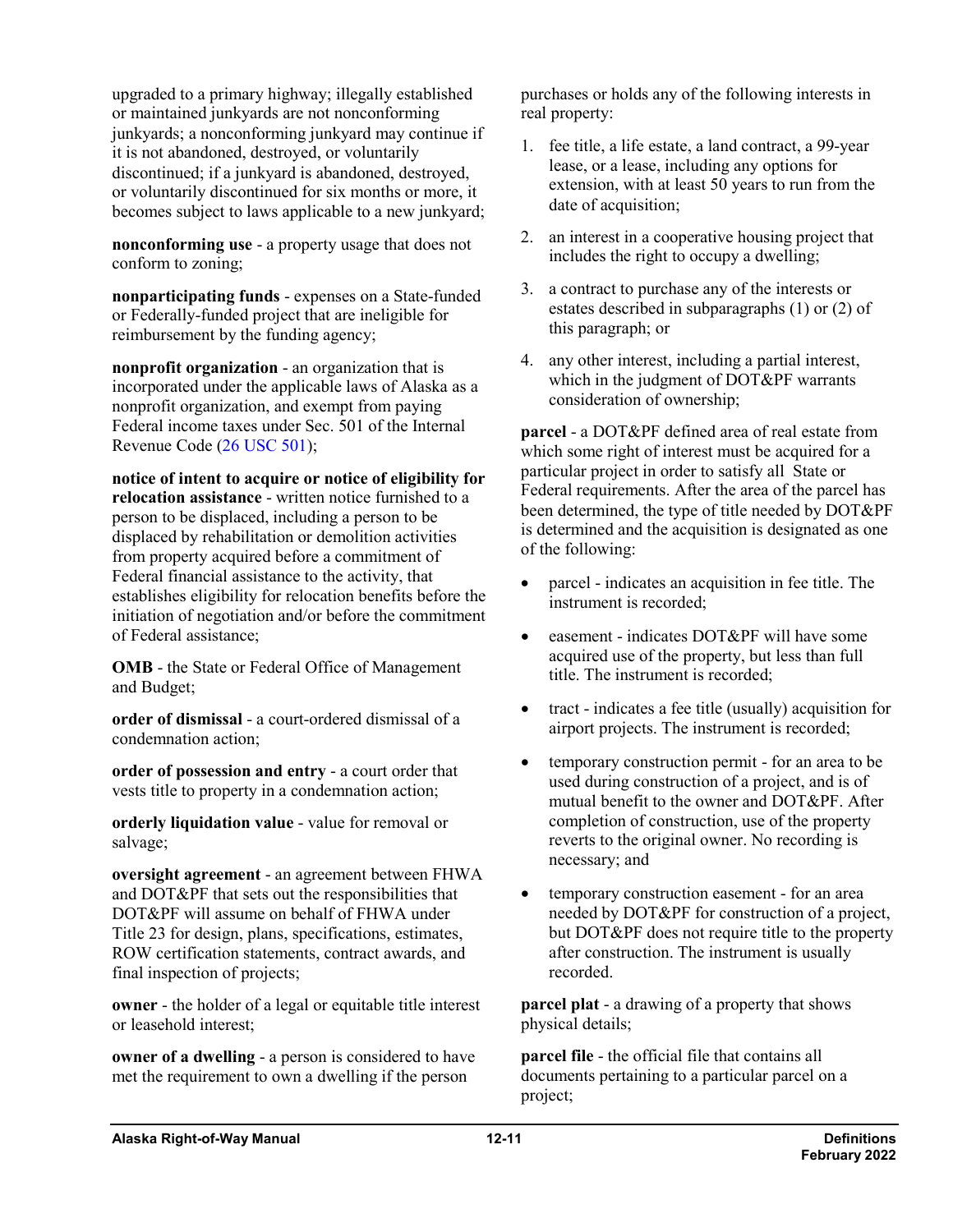**parcel review report** - the report prepared by the Pre-Audit Agent to ensure that all documentation is present and in agreement before transmitting payment to the owner;

**parkland** - publicly-owned park or recreation area;

**partial acquisition** - the acquisition of less than an entire property;

**participating funds** - an expense on a Federally-funded project that is eligible for reimbursement by the funding agency;

**PDA** - Project Development Authorization, an authorization form that establishes or revises funding for a project;

**permanent document file** - the file containing all property transfer documents that are to be retained permanently under the Alaska's records retention laws;

**perpetual easement** - an easement that remains affixed permanently to a property;

**person -** any individual, family, partnership, corporation, or association;

**personal improvement** - non-real property items on a property, such as a mobile home, trade fixtures, etc.

**personal property** - identifiable portable and tangible objects that are considered by the general public as being "personal"; generally, and with exceptions, items remain personal property if they can be removed without serious injury to the real property or to the item itself; if doubt exists, contact the Department of Law, see also fixture;

**Phase 2** - for funding purposes, the phase of a project when project design is completed;

**Phase 3** - for funding purposes, the phase of a project when the project property acquisition is complete;

**plans-in-hand inspection** - a team review of project plans, generally onsite;

**plot plan** - parcel plat;

**Pre-Construction Engineer** - the person in the DOT&PF position that supervises project activities from design to construction;

**preliminary engineering** - a phase of project development that may include reconnaissance,

environmental documentation, design, and development;

**pre-trial settlement report and recommendation** - a document prepared by the Department of Law on parcels that have been referred to that agency for condemnation action;

**primary highway system** - the principal State Highway System before establishment of the National Highway System;

**professional services contract** - a contract with a private contractor to perform ROW activities for DOT&PF;

**Project and Market Data Book** - a compilation of comparable sales data used to appraise properties on a project;

**project certification** - a formal statement that all ROW for a project has been acquired or is accounted for, and all persons and businesses have been relocated, and is free and clear of all encroachments;

**Project Development Authorization (PDA)** - an authorization form that establishes or revises funding for a project;

**Project Engineer** - the DOT&PF engineer in charge of constructing a project;

**project enhancement** - an increase in real estate values in advance of acquisition that is created by knowledge of a pending public improvement;

**protective buying** – purchasing a parcel to prevent imminent development and increased costs for a future project, preserving a corridor for a future highway location, or providing access management; one example of advance acquisition;

**Property Management Unit**- the ROW unit that is responsible for property acquired for a project before construction of a project, managing encroachments and permits after a project is completed, and for property that is in excess of project needs;

**public facility** - a facility owned by the State of Alaska;

**purchase voucher** - the means by which payment is made for acquired ROW;

**purpose of the appraisal** - the reason for performing an appraisal (as stated in the appraisal assignment); i.e., to define the real property interests and value to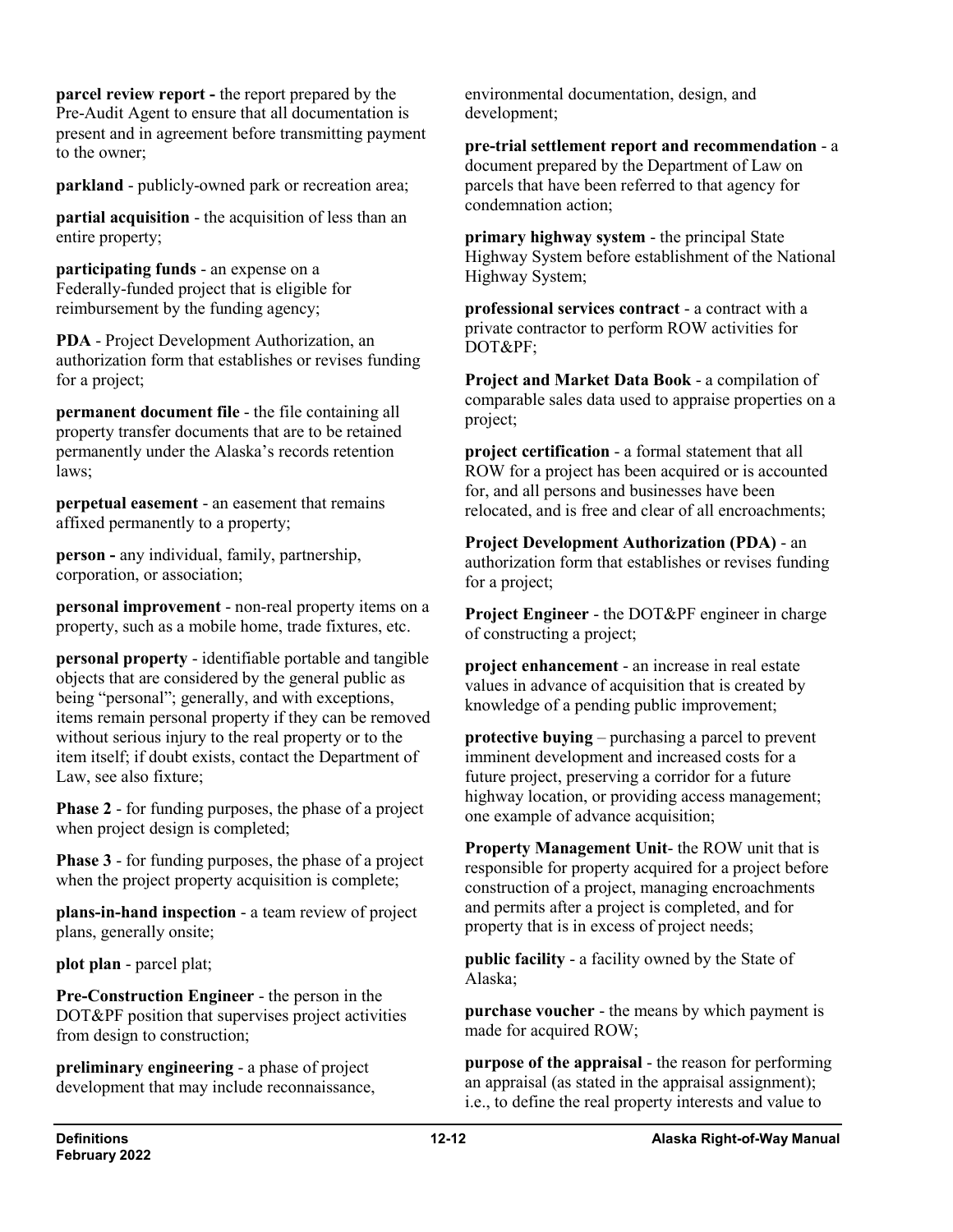be appraised; the purpose of an appraisal is based on DOT&PF's need for information about the value of a real property interest; the purpose of an appraisal report defines the type of value being sought (e.g. "to estimate market value of the real property being appraised"); for partial acquisitions, the purpose of the appraisal is to:

- 1. estimate the market value of the entire parcel;
- 2. estimate the market value of the part acquired as a part of the total parcel before the acquisition; and
- 3. estimate the market value of the remainder property plus damages (offset by special benefits, if any) and any applicable "cost to cure".

**quarterly condemnation report** - a document prepared by the Department of Law each quarter, describing the status of parcels involved in condemnation actions;

**range of value testimony** - testimony presented at a condemnation hearing by appraisers regarding property values;

**real improvement** - a structure permanently attached to the land;

## **real property** or **real property**

**interest** - 23 CFR [710.105](https://www.ecfr.gov/cgi-bin/text-idx?SID=86bdd2c46851794acc20f97698699765&mc=true&node=se23.1.710_1105&rgn=div8) (b) defines real property or real property interest as "any interest in land and any improvements thereto, including fee and less-than-fee interests such as: temporary and permanent easements, air or access rights, access control, options, and other contractual rights to acquire an interest in land, rights to control use or development, leases, and licenses, and any other similar action to acquire or preserve ROW for a transportation facility. As used in this part, the terms "real property" and "real property interest" are synonymous unless otherwise specified";

**receive and expend account** - an account used by Property Management Unit to handle project revenues and expenditures;

**record of contact** - an acquisition or Relocation Agent's diary for a parcel;

**Record of Decision** – also known as ROD, the formal decision document recorded by FHWA for the public, the ROD signals formal federal approval of an Environmental Impact Statement (EIS) or Environmental Assessment (EA) concerning a proposed highway project and is the final action prior to implementation. The ROD authorizes the respective state transportation agency to proceed with design, land acquisition, and construction based on the availability of funds;

**Recorder's Office** - the State of Alaska offices located in the various recording districts where documents affecting real estate are recorded;

**recording district** - a statewide recording system that consists of 34 districts serviced by 14 recording offices, including three administered by the Court System;

**Regional Design Section -** a DOT&PF section responsible for designing projects to be constructed;

**Regional Director** - appointed by the Commissioner to manage all aspects of DOT&PF activities within each of the three regions in Alaska; Northern, Central and Southcoast.

**Regional ROW Chief** - the ROW Agent in charge of one of DOT&PF's regional ROW sections;

**relinquishment** - the conveyance of a portion of a transportation facility from DOT&PF to another government agency for transportation purposes;

**Relocation Agent** - the ROW Agent with responsibility for relocation activities regarding relocating displaced parties;

**relocation benefits** - the payments and assistance provided by DOT&PF to individuals and businesses displaced by the acquisition of property for a project;

**relocation plan or relocation planning** - the advance project plan for how individuals and businesses displaced by a project will be relocated;

**remainder** - in eminent domain, property remaining in possession of the owner after a partial taking;

**remainder value -** the value of the remaining property as a part of the whole;

**remainder value after acquisition -** the market value of the remaining property after acquisition (as a separate stand-alone parcel, as if cost-to-cure items have been completed);

**restrictive covenant** - an agreement that restricts the use and occupancy of real estate;

**retention value estimate** - the salvage and removal value that is established if a property owner wants to keep an improvement;

**Alaska Right-of-Way Manual 12-13 Definitions**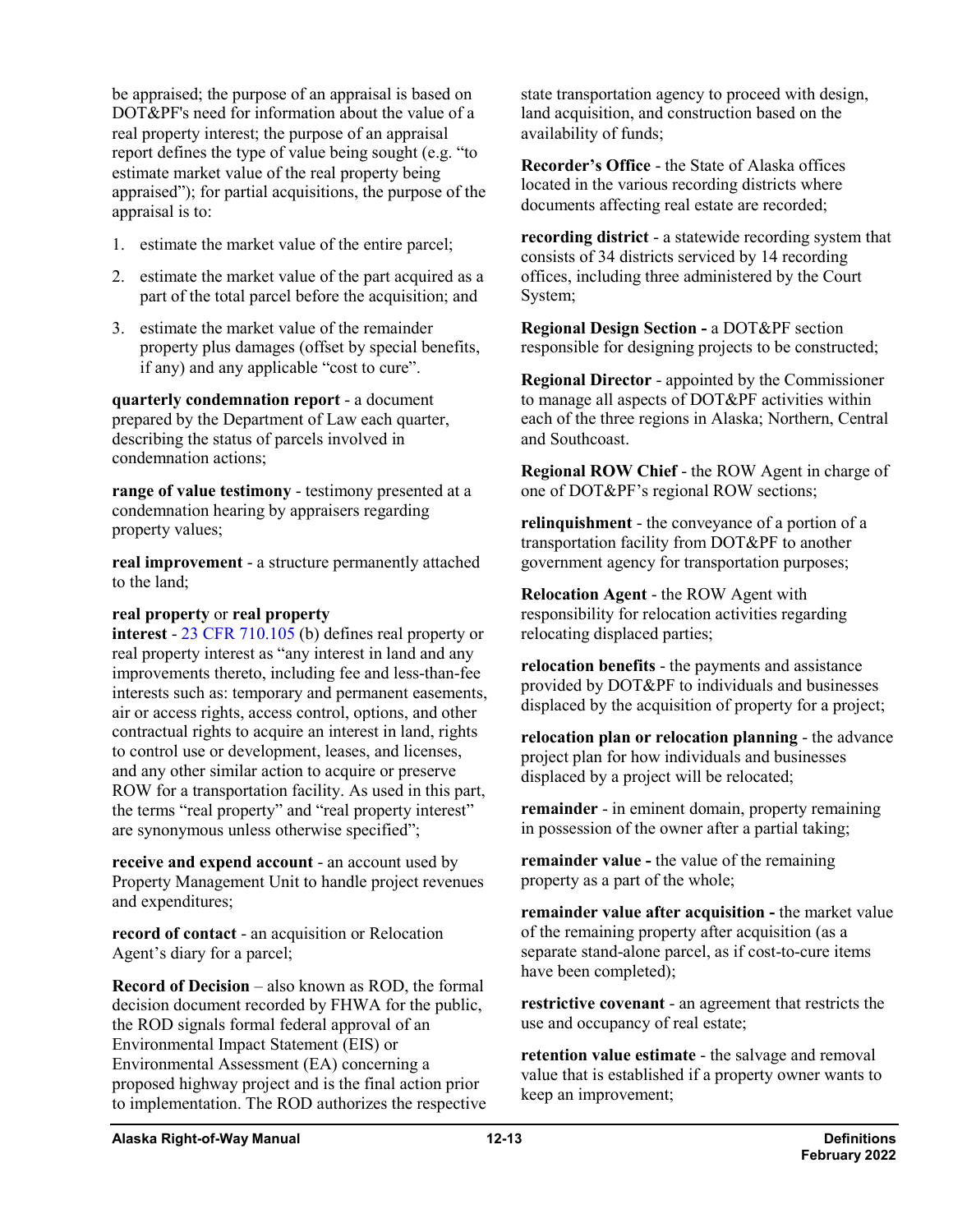**reversionary clause** - the right to repossess and resume full and sole use and ownership of real property;

**Reviewer's Recommendation of Just Compensation (formerly determination)** - the amount of just compensation established by the Review Appraiser after review of all available appraisal data;

**right of way (ROW) vs. rights of way** – industryspecific terms used to differentiate between the physical noun (a property or location/site "right of way") versus the rights of use held ("rights of way"); hyphenation is applied only when the terms are used as adjectives ( "right-of-way limit", etc.);

**right-of-way (ROW) certification** - the statement signed by the Regional ROW Chief before construction, certifying project certification. 23 CFR [710.105](https://www.ecfr.gov/cgi-bin/text-idx?SID=86bdd2c46851794acc20f97698699765&mc=true&node=se23.1.710_1105&rgn=div8) (b) defines *ROW use agreement* as "real property interests, defined by an agreement, as evidenced by instruments such as a lease, license, or permit, for use of real property interests for nonhighway purposes where the use is in the public interest, consistent with the continued operation, maintenance, and safety of the facility, and such use will not impair the highway or interfere with the free and safe flow of traffic (see also 23 CFR [1.23\)](https://www.ecfr.gov/cgi-bin/text-idx?SID=fc779314b1897d804fe6f300912060d6&mc=true&node=se23.1.1_123&rgn=div8). These rights may be granted only for a specified period of time because the real property interest may be needed in the future for highway purposes or other purposes eligible for funding under Title [23, United States](http://uscode.house.gov/view.xhtml?path=/prelim@title23&edition=prelim)  [Code"](http://uscode.house.gov/view.xhtml?path=/prelim@title23&edition=prelim);

**road dedication** - a voluntary gift of private property to be used as a public road;

**road transfer** - the transfer of ownership of a road from DOT&PF to another government agency;

**rural environment** - a sparsely populated area where the majority of land is:

- not subdivided:
- located outside corporate city limits; or
- located inside the corporate limits of a city with a population of 5,000 or less;

**sales comparison approach** - an appraisal method that uses the sales of properties comparable to the subject property;

**sale of excess land** - the sale of land acquired for a project that is beyond what is needed for project construction;

**salvage value** - the probable sale price of an item, if offered for sale on the condition that it will be removed from the property at the buyer's expense, allowing reasonable time to find a person buying with knowledge of the uses and purposes for which it is adaptable and capable of being used, including separate use of serviceable components and scrap when there is no reasonable prospect of sale except on that basis;

**scope of the appraisal -** a description of the extent of the process of collecting, confirming, and reporting data;

**screening** - shielding from view;

**set-off rule** - in eminent domain, the rule governing the "setting off" of special benefits against the part taken or damages; Alaska's rule allows setting off special benefits against damages to the remainder only;

**settlement** - an agreement with a property owner to sell property to DOT&PF, 23 CFR [710.105](https://www.ecfr.gov/cgi-bin/text-idx?SID=86bdd2c46851794acc20f97698699765&mc=true&node=se23.1.710_1105&rgn=div8) (b) defines settlement as "the result of negotiations based on fair market value in which the amount of just compensation is agreed upon for the purchase of real property or an interest therein. This term includes the following:

- (1) An *administrative settlement* is a settlement reached prior to filing a condemnation proceeding based on value related evidence, administrative consideration, or other factors approved by an authorized agency official.
- (2) A *legal settlement* is a settlement reached by an authorized legal representative or a responsible official of the acquiring agency who has the legal power vested in him by State law, after filing a condemnation proceeding, including agreements resulting from mediation and stipulated settlements approved by the court in which the condemnation action had been filed.
- (3) A *court settlement* or *court award* is any decision by a court that follows a contested trial or hearing before a jury, commission, judge, or other legal entity having the authority to establish the amount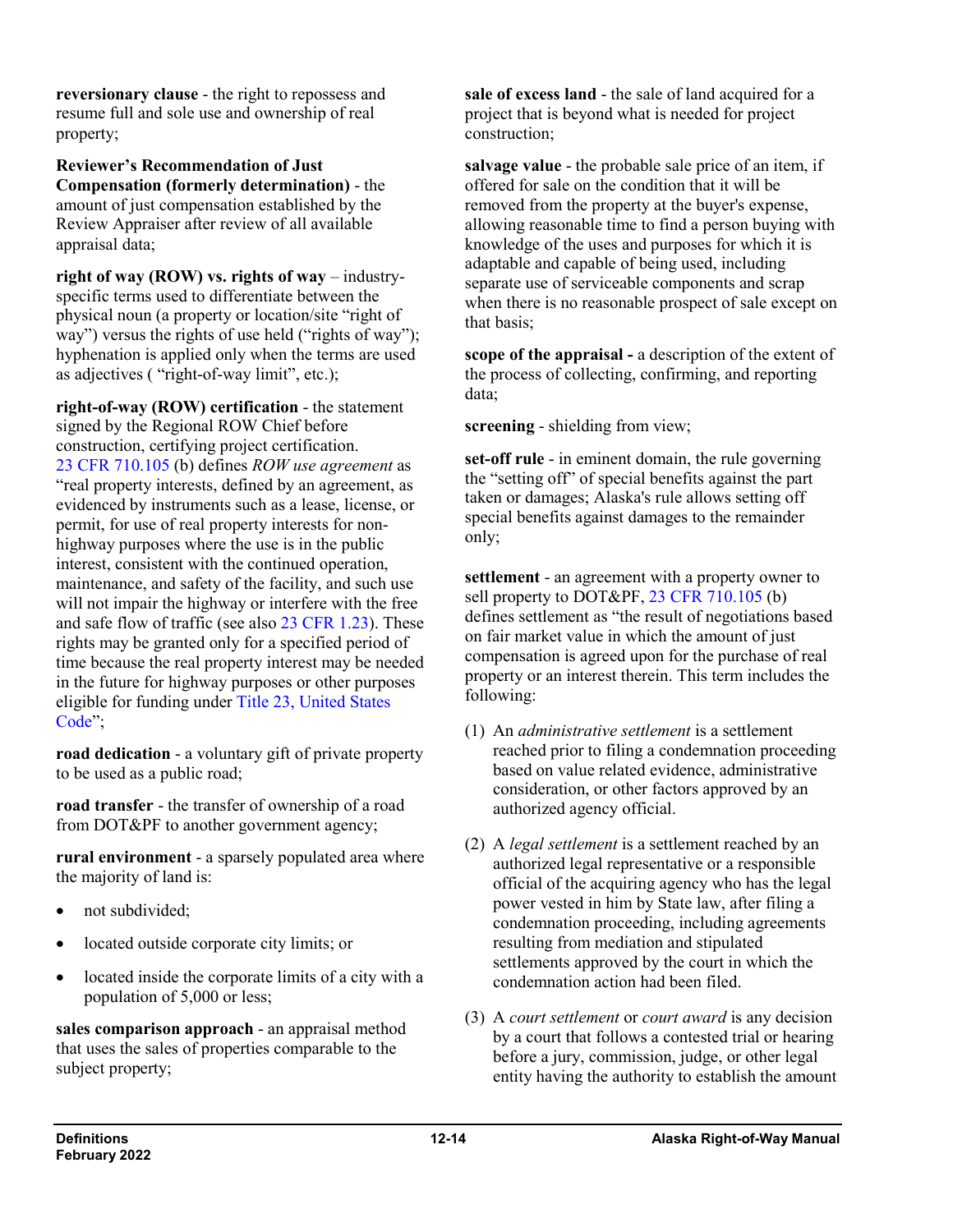of just compensation for a taking under the laws of eminent domain";

**severance damages** - in a partial taking, a decline in the market value of the remainder that arises from the taking (severance) and/or construction of the proposed improvement;

**small business** - a business with at least one, but not more than 500 employees working at the site being acquired or displaced by a program or project;

**special benefits** - benefits that are specific to the property remaining after a partial taking, and not generally benefiting other properties on the project;

**specialty report -** an appraisal report requiring technical expertise for an uncommon property;

**split estate lands** - where different people own rights to a property, such as one owning the surface rights and another owning the subsurface rights;

**Statewide ROW Chief** - the person who is in charge of the DOT&PF ROW headquarters office;

**Statewide Transportation Improvement Program (STIP)** - DOT&PF's four-year plan for initiating Federal-aid highway project activities, by phase, for a given year;

**statutory designated program receipts** - money received by DOT&PF that is covered by a specific Alaska statute governing that money;

**stipulated settlement** - an acquisition made by the Department of Law before going to trial;

**subject** - the property being appraised;

**subsurface easement** - the right to use the property below the land surface;

**surplus land** - land that is not currently needed to support the existing improvement but cannot be separated from the property and sold. Surplus land does not have an independent highest and best use and may or may not contribute to the improved parcel, see also excess land for differentiation of terms;

**Surplus Property Transfer -** a means of disposing of property that is excess to the project needs;

**take or taking** - the ROW needed from a property for a ROW project;

**Tax Identification Number (TIN)** - a number assigned by the IRS and used to identify a person receiving some type of payment; often the person's Social Security number;

**Technology Transfer Section** - DOT&PF's section that is responsible for coordinating training for the department and LPAs;

**tenant** - a person who has the temporary use and occupancy of real property owned by another; a subsequent tenant is one who moves into the property being acquired before it is actually acquired, but does not meet the 90-day occupancy requirement;

**Tentative Approval (TA)** - passes title of land from BLM to the State prior to cadastral survey. This gives the State full management authority of the land. Once surveyed, the deed is issued as a Quit Claim Deed;

**third-party interest** - any person other than a tenant or owner who holds an interest in real property;

**title examiner** - a person who determines ownership of property;

**title report** - also referred to as a title opinion, title search, or title search report; the report of a title examiner;

**transitional slope** - the change from the original ground level to the built-up area of a project;

**Transportation Attorney** - an Assistant Attorney General at the Department of Law assigned to assist DOT&PF with transportation matters;

**transportation enhancement activity or site -** an activity or site covered by the Transportation Enhancement program for the purpose of preserving and enhancing significant natural and cultural resources and transportation decisions; eligible activities include land acquisition, construction, and certain non-construction costs; categories are:

- 1. facilities for bicycles and pedestrians;
- 2. acquisition of scenic easements and scenic or historic sites;
- 3. scenic or historic highway programs;
- 4. landscaping and other scenic beautification;
- 5. historic preservation;
- 6. rehabilitation and operation of historic transportation buildings, structures or facilities, including historic railroad facilities and canals;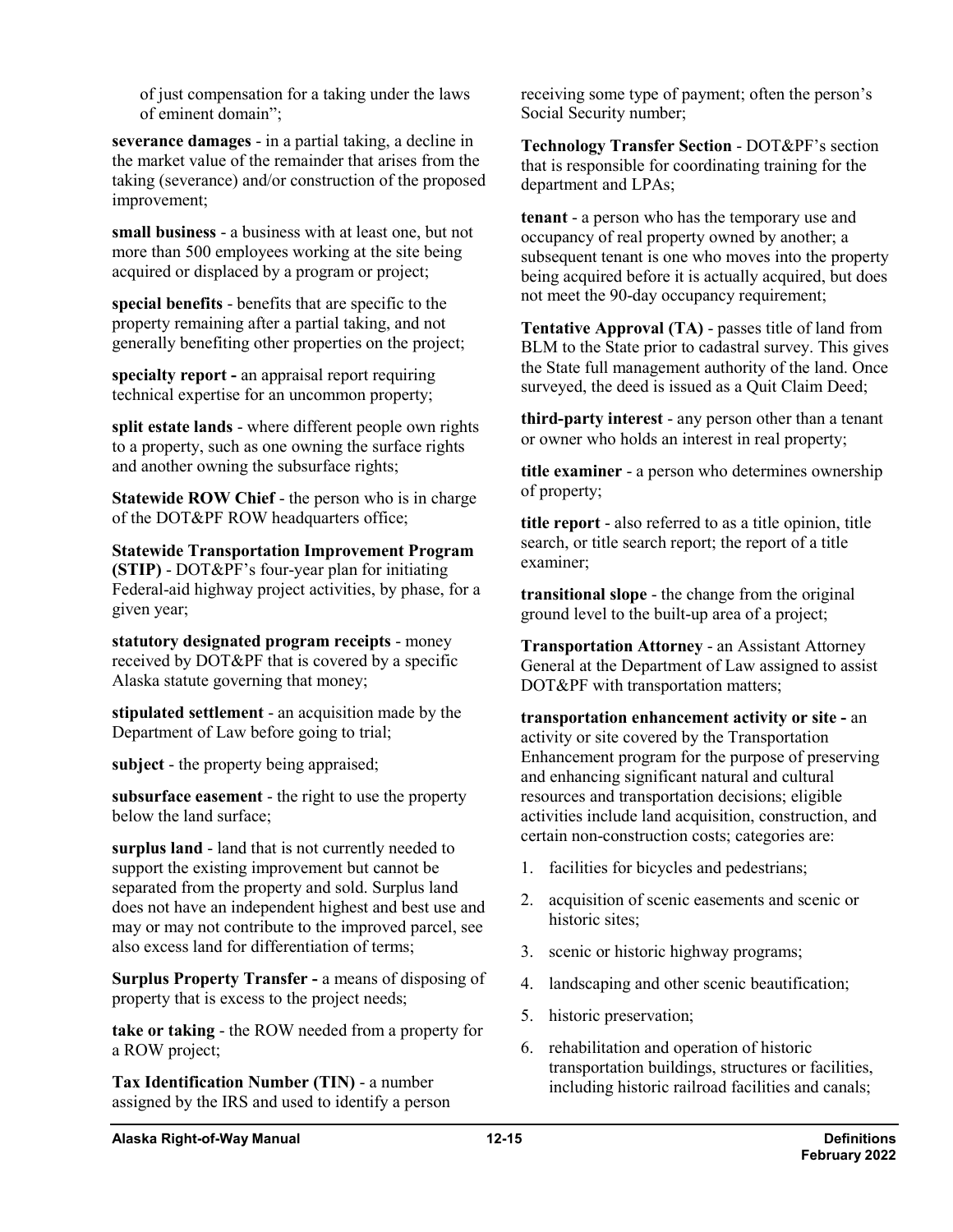- 7. reservation of abandoned railway corridors, including conversion and use for pedestrian and bicycle trails;
- 8. control and removal of outdoor advertising;
- 9. archaeological planning and research;
- 10. mitigation of water pollution due to highway runoff or vehicle caused wildlife mortality while maintaining habitat connectivity;
- 11. provision of safety and education activities for pedestrians and bicyclists; and
- 12. establishment of transportation museums;

**trial de novo** - a new trial;

**trial report** - a document prepared by the Department of Law after a condemnation trial;

**trustee deed** - a deed from BIA as trustee for a Native American allottee;

**uneconomic remnant** - property that is of little or no value or use to the owner after a partial acquisition;

**Uniform Act** - Uniform Relocation Assistance and Real Property Acquisition Policies Act of 1970 (84 Stat. 1894; 42 USC [4601 et seq.](http://uscode.house.gov/view.xhtml?req=(title:42%20section:4601%20edition:prelim)%20OR%20(granuleid:USC-prelim-title42-section4601)&f=treesort&edition=prelim&num=0&jumpTo=true); Pub. L. 91-646), as amended (amended in 1987 as part of Public Law 100-17; in 1991 as part of Public Law 102-240; and in 1997 as part of Public Law 105-117, and together referred to as the "Uniform Act");

**Uniform Standard of Professional Appraisal** 

**Practices (USPAP)** - the generally recognized ethical and performance standards for the appraisal profession in the United States. Adopted by Congress in 1989 and updated every two years, USPAP contains standards for all types of appraisal services including real estate, personal property, business, and mass appraisal. Compliance is required for State-licensed and State-certified appraisers involved in Federally-related real estate transactions. USPAP may be obtained online from the Appraisal Foundation at [https://appraisalfoundation.org;](https://appraisalfoundation.org/)

**unlawful occupancy or unlawful occupant** - a person is considered to be in unlawful occupancy if the person has been ordered to move by a court before the initiation of negotiations or is determined by DOT&PF to be a squatter occupying the real property without the owner's permission and otherwise has no legal right to occupy the property; the Regional ROW

Chief may, after consulting with the Department of Law, consider the squatter to be in lawful occupancy;

**unzoned industrial area** - the land occupied by the regularly-used building, parking lot, storage or processing area of an industrial activity, and that land within 1,000 feet thereof that is:

- 1. located on the same side of the highway as the principal part of said activity;
- 2. not predominately used for residential or commercial purposes; and
- 3. not zoned by State or local law, regulation or ordinance.

**USC** – United States Code; the Code of Laws of the United States of America (also sometimes abbreviated to Code of Laws of the United States, United States Code, U.S. Code, U.S.C., or USC), the official compilation and codification of the general and permanent Federal statutes of the United States. The USC is searchable online at [http://uscode.house.gov/search/criteria.php;](http://uscode.house.gov/search/criteria.php)

**USFS** - United States Forest Service, Department of Agriculture, United States Department of Agriculture;

**USFWS** – United States Fish and Wildlife Service, United States Department of the Interior;

**utility costs** - expenses for electricity, gas, other heating and cooking fuels, water, and sewer;

**utility facility** - any electric, gas, water, steam power, or materials transmission or distribution system; any transportation system; any communications system, including cable television; and any fixtures, equipment, or other property associated with the operation, maintenance, or repair of any such system; a utility facility may be publicly, privately, or cooperatively owned;

**utility relocation** - the adjustment of a utility facility required by the project undertaken by DOT&PF; it includes removing and reinstalling the facility, including necessary temporary facilities; acquiring necessary ROW on a new location; moving, rearranging or changing the type of existing facilities; and taking any necessary safety and protective measures; it also means constructing a replacement facility that has the functional equivalency of the existing facility and is necessary for the continued operation of the utility service, the project economy, or sequence of project construction;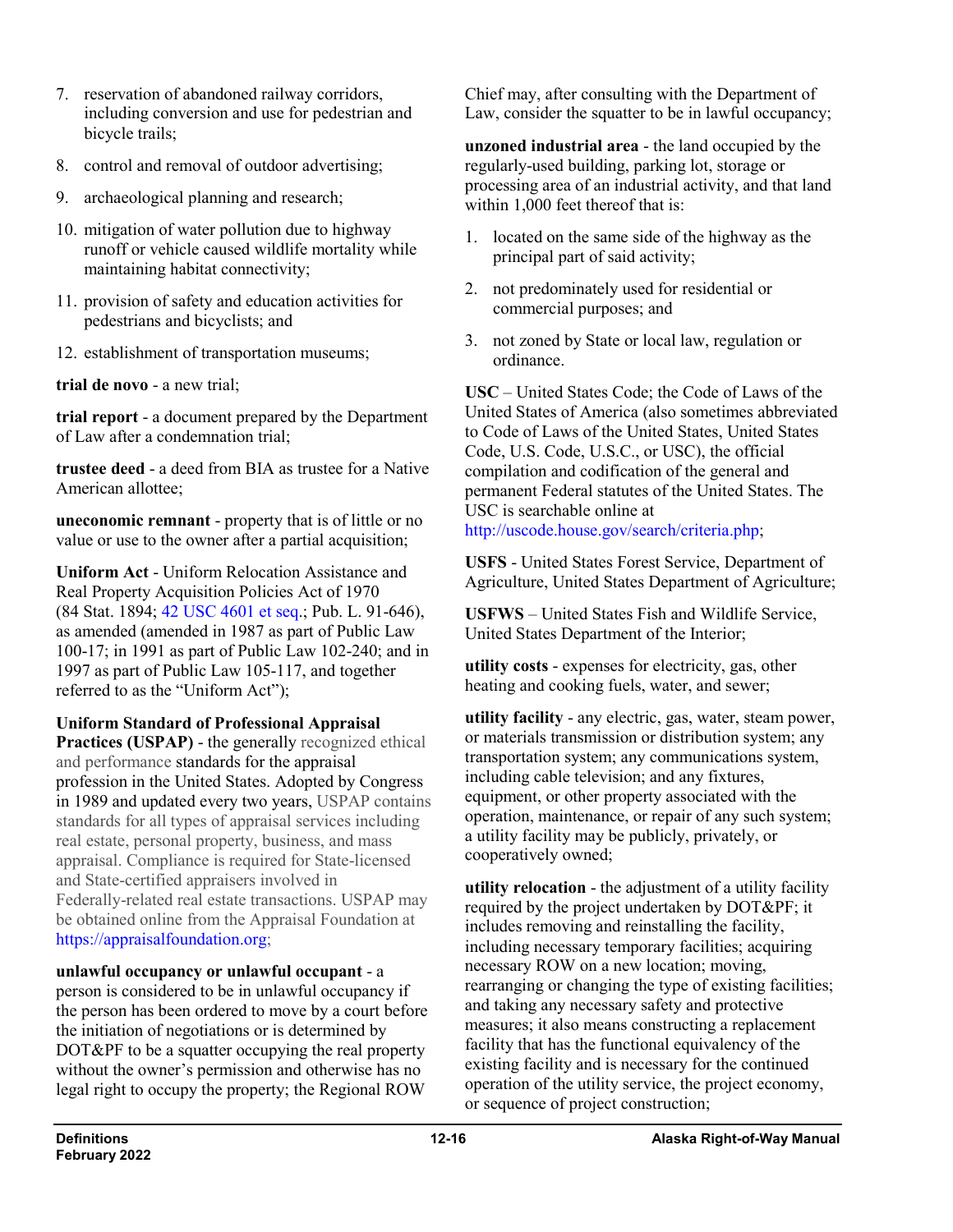**valuation -** the estimate of just compensation;

**value indicator** - an item that suggests the worth of something;

**value premise** - in appraisal, one of three indicators of value: the coast approach, the income approach, and the market approach;

**voluntary transaction** - a person is considered not to be displaced who voluntarily sells property if all of the following conditions are present:

- 1. no specific site or property needs to be acquired, although DOT&PF may limit its search for alternative sites to a general geographic area; if DOT&PF wishes to purchase more than one site within an area, all owners are to be treated similarly;
- 2. the property to be acquired is not part of an intended, planned, or designated project area where all or substantially all of the property within the area is to be acquired within specific time limits;
- 3. DOT&PF will not acquire the property if negotiations fail to result in an amicable agreement, and the owner is so informed; and
- 4. DOT&PF shall inform the owner of what it believes to be the fair market value of the property.

**waiver valuation** - the abbreviated alternative valuation process permitted and the resulting product when DOT&PF determines that a full appraisal is not required.